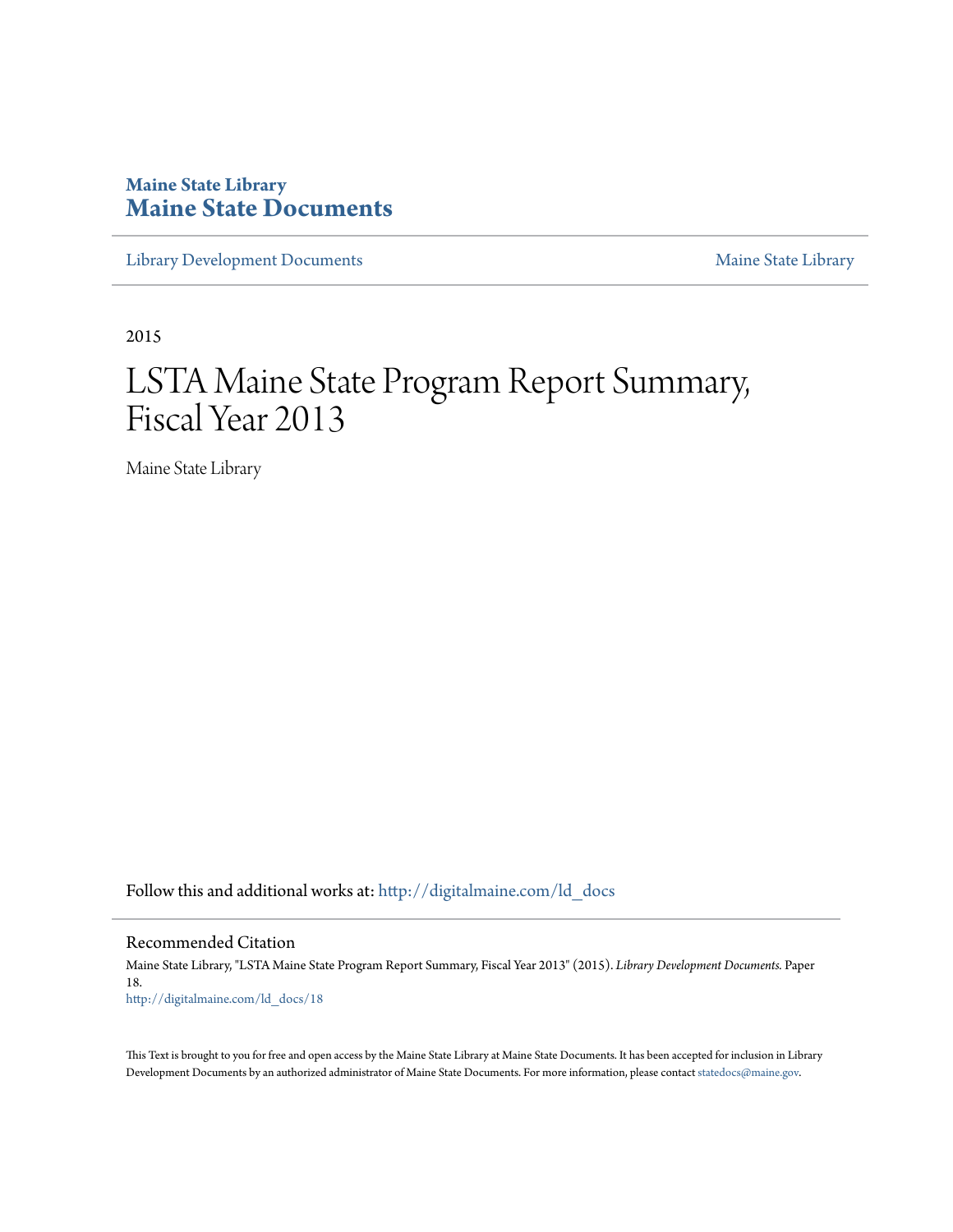# **Maine State Program Report Summary Fiscal Year 2013**

**Version:**2 **Allotment:**\$1,160,282 **Total Projects:**7**Total LSTA Funds Expended:**\$1,160,282

|                    | Project $# / \%$ | <b>LSTA Funds <math>\$ / %</math></b> |
|--------------------|------------------|---------------------------------------|
| <b>Statewide</b>   | 7/100%           | $$1,160,282 / 100\%$                  |
| <b>Partnership</b> | 3/43%            | \$551,717 / 48%                       |
| <b>Exemplary</b>   | 3/43%            | \$416,207 / 36%                       |
| <b>OBE-Related</b> | $1/14\%$         | \$351,081 / 30%                       |

## **Section 1| Grant Award Summary**

## **Public Library Grants**

Parent Libraries Receiving Grants: 0 Child Libraries Receiving Grants: 0 Parent Number of Grants Funded: 0 Child Number of Grants Funded: 0

Single Libraries Receiving Grants: 0 Single Number of Grants Funded: 0

Single Total Awarded: \$0

# **School Library Grants**

Parent Libraries Receiving Grants: 0 Child Libraries Receiving Grants: 0 Parent Number of Grants Funded: 0 Child Number of Grants Funded: 0

Single Libraries Receiving Grants: 0 Single Number of Grants Funded: 0 Single Total Awarded: \$0

# **Academic Library Grants**

Parent Libraries Receiving Grants: 0 Child Libraries Receiving Grants: 0 Parent Number of Grants Funded: 0 Child Number of Grants Funded: 0

Single Libraries Receiving Grants: 0

Number of Libraries Submitting: 0 Total Libraries Receiving Grants: 0 Number of Applications: 0 Total Number of Grants Funded: 0 Total Requested: \$0 Total Awarded: \$0

Parent/Child Total Awarded: \$0

Number of Libraries Submitting: 0 Total Libraries Receiving Grants: 0 Number of Applications: 0 Total Number of Grants Funded: 0 Total Requested: \$0 Total Awarded: \$0

Parent/Child Total Awarded: \$0

Number of Libraries Submitting: 0 Total Libraries Receiving Grants: 0 Number of Applications: 0 Total Number of Grants Funded: 0 Total Requested: \$0 Total Awarded: \$0

Parent/Child Total Awarded: \$0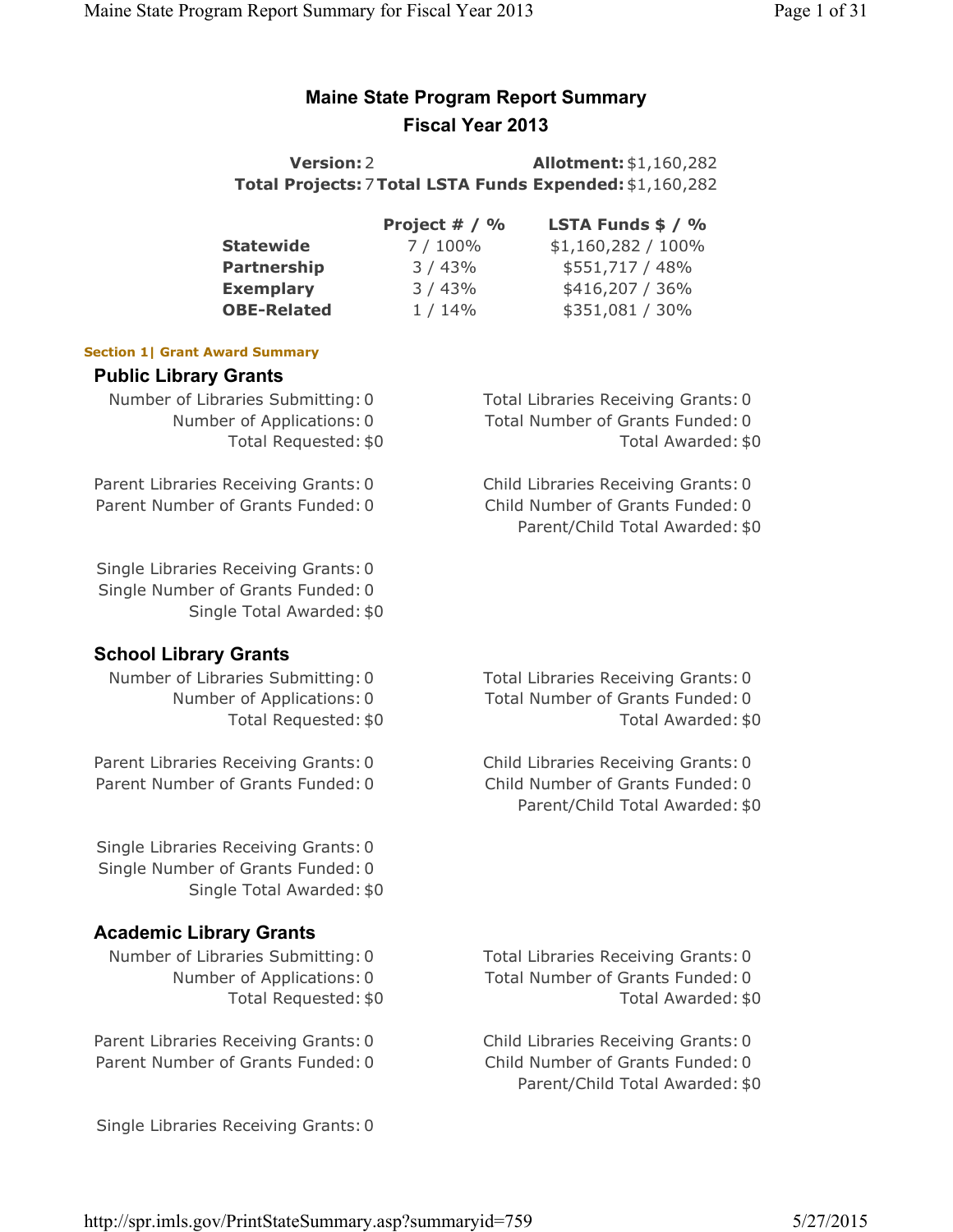Single Number of Grants Funded: 0 Single Total Awarded: \$0

# **Special Library Grants**

Number of Libraries Submitting: 0 Total Libraries Receiving Grants: 0

Parent Libraries Receiving Grants: 0 Child Libraries Receiving Grants: 0 Parent Number of Grants Funded: 0 Child Number of Grants Funded: 0

Number of Applications: 0 Total Number of Grants Funded: 0 Total Requested: \$0 Total Awarded: \$0

Parent/Child Total Awarded: \$0

Single Libraries Receiving Grants: 0 Single Number of Grants Funded: 0 Single Total Awarded: \$0

# **Multi-Type Library Grants**

Number of Libraries Submitting: 0 Total Libraries Receiving Grants: 0

Parent Libraries Receiving Grants: 0 Child Libraries Receiving Grants: 0 Parent Number of Grants Funded: 0 Child Number of Grants Funded: 0

Single Libraries Receiving Grants: 0 Single Number of Grants Funded: 0 Single Total Awarded: \$0

# **SLAA Library Grants**

Number of Libraries Submitting: 1 Total Libraries Receiving Grants: 1 Number of Applications: 1 Total Number of Grants Funded: 7

Parent Libraries Receiving Grants: 0 Child Libraries Receiving Grants: 0 Parent Number of Grants Funded: 0 Child Number of Grants Funded: 0

Single Libraries Receiving Grants: 1 Single Number of Grants Funded: 7 Single Total Awarded: \$1,160,282

Number of Applications: 0 Total Number of Grants Funded: 0 Total Requested: \$0 Total Awarded: \$0

Parent/Child Total Awarded: \$0

Total Requested: \$1,160,282 Total Awarded: \$1,160,282

Parent/Child Total Awarded: \$0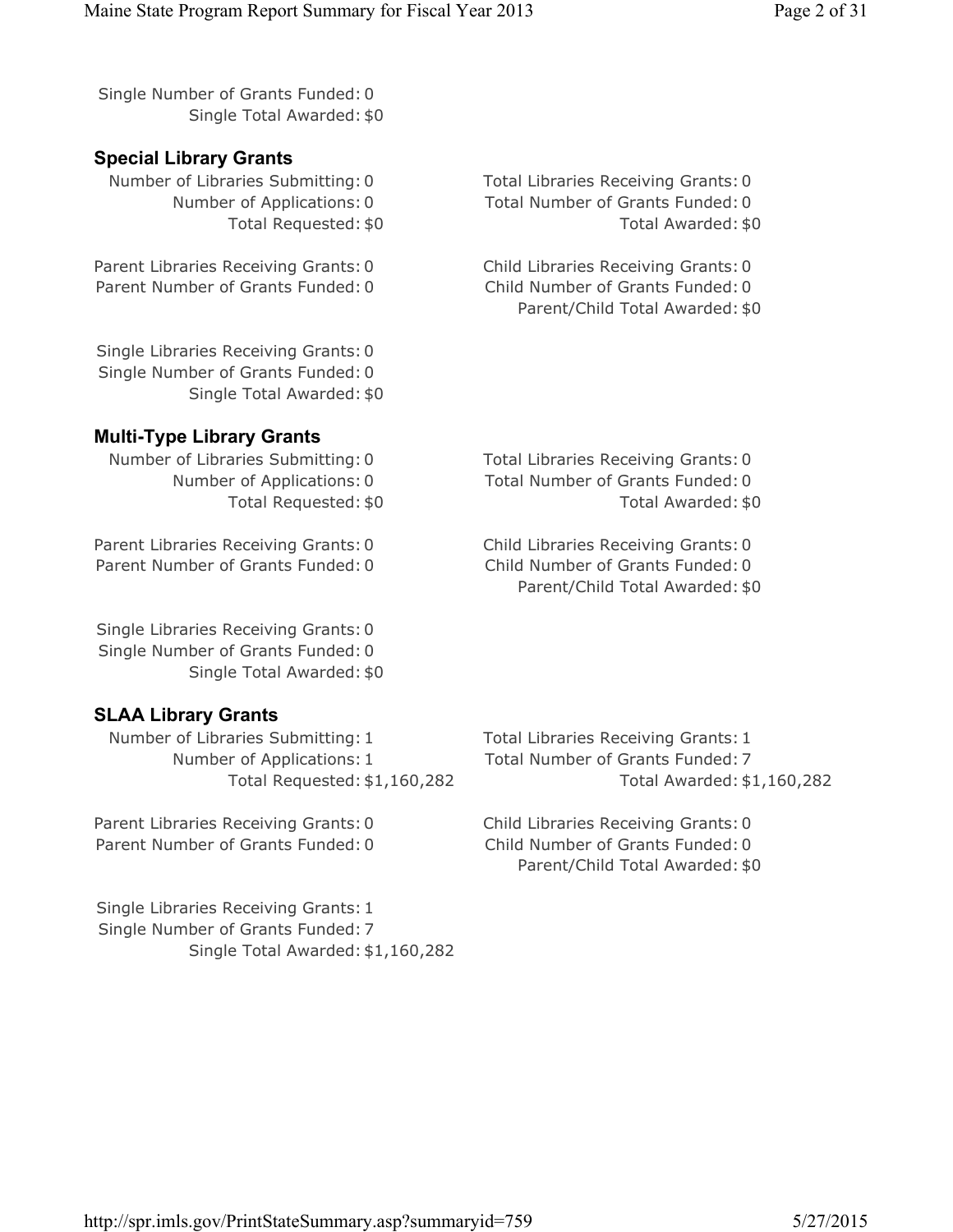# **Section 2 | OBE Summary**

**Q1:** What progress did you make in implementing OBE during this reporting period?

For all face to face CE programs and courses, the Maine Regional Library System District Consultants require that workshop/meeting/continuing education (CE) attendees complete evaluation forms following each event. These evaluation forms ask attendees to list the changes they anticipate making in their library programs to best meet the needs of their patrons as a result of attending the session(s). In the partnership with Maine Department of Education and Maine Public Utilities Commission, Networkmaine has established a number of ways to review bandwidth use for libraries and to streamline the application process. The results are a shorter and more successful completion of the Letter of Agency and the Form 479 which has lowered the number of questions asked in the USAC reviews. For LearningExpress Library we have used reports and feedback to move towards another authentication model to remove barriers. This has been a particular problem with high school users, adult Ed and career center users. We are hoping to compare number of users and page hits pre- and post the new design work and authentication to increase usage and new registrations.

**Q2:** Briefly describe your state's results in meeting its identified OBE goal(s) this reporting period.

As the MSL developed the Voluntary Public Library Certification program we utilized the established national competencies. We plan to do an evaluative piece with participants in this program so they can measure the benefits of the program. It is a challenge to develop a pre-test for these courses but those choosing to participate have already identified their need for increased skills and knowledge The MSL creates a web page with PowerPoint, papers and links to websites following most training event to allow participants (as well as those unable to attend) to revisit the information provided. One benefit of this practice that continues is that it has engaged library staff in the state to ask us to add resources – specifically ones that they discover through their own work and want to share with others. This makes the MSL's web site a collaborative project between MSL staff and our libraries and more responsive to constituent needs. In the partnership with the Maine Department of Education and Maine Public Utilities Commission, Networkmaine practices and procedures ensured that all libraries have the bandwidth needed to serve patrons and students. Continued progress has been made to streamline the e-rate application process for libraries and success can be measured in increased participation and increased e-rate funds to libraries. During this period, Maine InfoNet held regional meetings to determine needs at the local level before engaging in a new strategic plan process and beginning the new MILS program.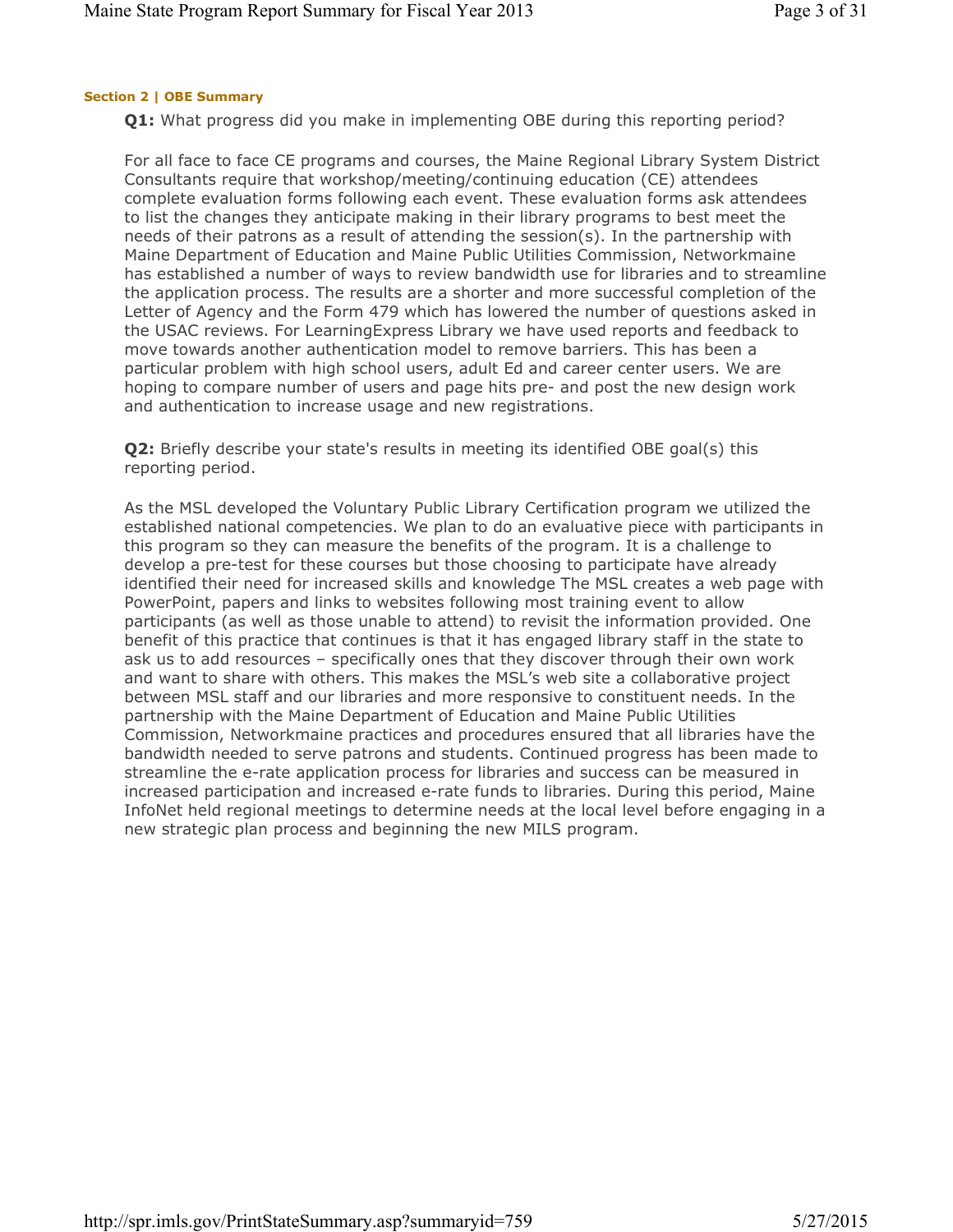#### **Section 3 | Project Reports**

| <b>Project Code:</b>                                  | 2013-ME-48332                                                                     |
|-------------------------------------------------------|-----------------------------------------------------------------------------------|
| <b>Project Title:</b>                                 | <b>Project Number:</b>                                                            |
| Administration                                        | 1.                                                                                |
| <b>Library Name:</b>                                  | <b>Project Director:</b>                                                          |
| Maine State Library                                   | Janet McKenney                                                                    |
| <b>Phone Number:</b>                                  | <b>Email:</b>                                                                     |
| 207-287-5620                                          | janet.mckenney@maine.gov                                                          |
| <b>Library Building:</b>                              |                                                                                   |
| Maine State Library                                   |                                                                                   |
| <b>LSTA Funds Expended:</b>                           | <b>Cash Match:</b>                                                                |
| \$46,090                                              | \$40,530                                                                          |
| <b>In Kind Contributions:</b>                         | <b>Total Cost:</b>                                                                |
| \$                                                    | \$86,620                                                                          |
| <b>Number of Persons Served:</b>                      |                                                                                   |
| <b>LSTA Purpose:</b>                                  | <b>State Goal:</b>                                                                |
| Library technology, connectivity, and<br>services     | Goal 1. Expand library resource<br>sharing and services for all Maine<br>citizens |
| <b>IMLS Primary Performance</b><br><b>Category:</b>   | <b>IMLS Secondary Performance</b><br>Category:                                    |
| Provide access to information,<br>resources and ideas |                                                                                   |
| <b>Primary Users:</b>                                 | <b>Secondary Users:</b>                                                           |
| Statewide public                                      |                                                                                   |
| <b>Primary Services:</b>                              | <b>Secondary Services:</b>                                                        |
| <b>SLAA LSTA Administration</b>                       |                                                                                   |
| <b>Start Date:</b>                                    | <b>End Date:</b>                                                                  |
| 10/1/2012                                             | 9/30/2014                                                                         |
| Statewide? $\nabla$                                   | Partnership? $\square$                                                            |
| Exemplary? $\square$                                  | OBE-Related?                                                                      |
| <b>Based of the Base</b>                              |                                                                                   |

**Project Purpose:**

Financial Administration of the LSTA funds is done by the Department of Administrative & Financial Services (DAFS), the organization that coordinates a number of central services for departments within Maine State Government. The DAFS' service bureaus seek to work in partnership with other state agencies, including the Maine State Library, to provide quality services and to establish processes that ensure accountability in the state's financial performance. The following information is from the State of Maine Administrative and Accounting Manual, Section 50.20.60.: "The Statewide Central Services Cost Allocation Plan (STACAP) is used to identify and assign central services costs. Most government units provide certain services such as accounting, computing, payroll, service, motor transport, etc. to operating agencies on a centralized basis. Since federally supported awards are performed within the individual operating agencies, a process is necessary to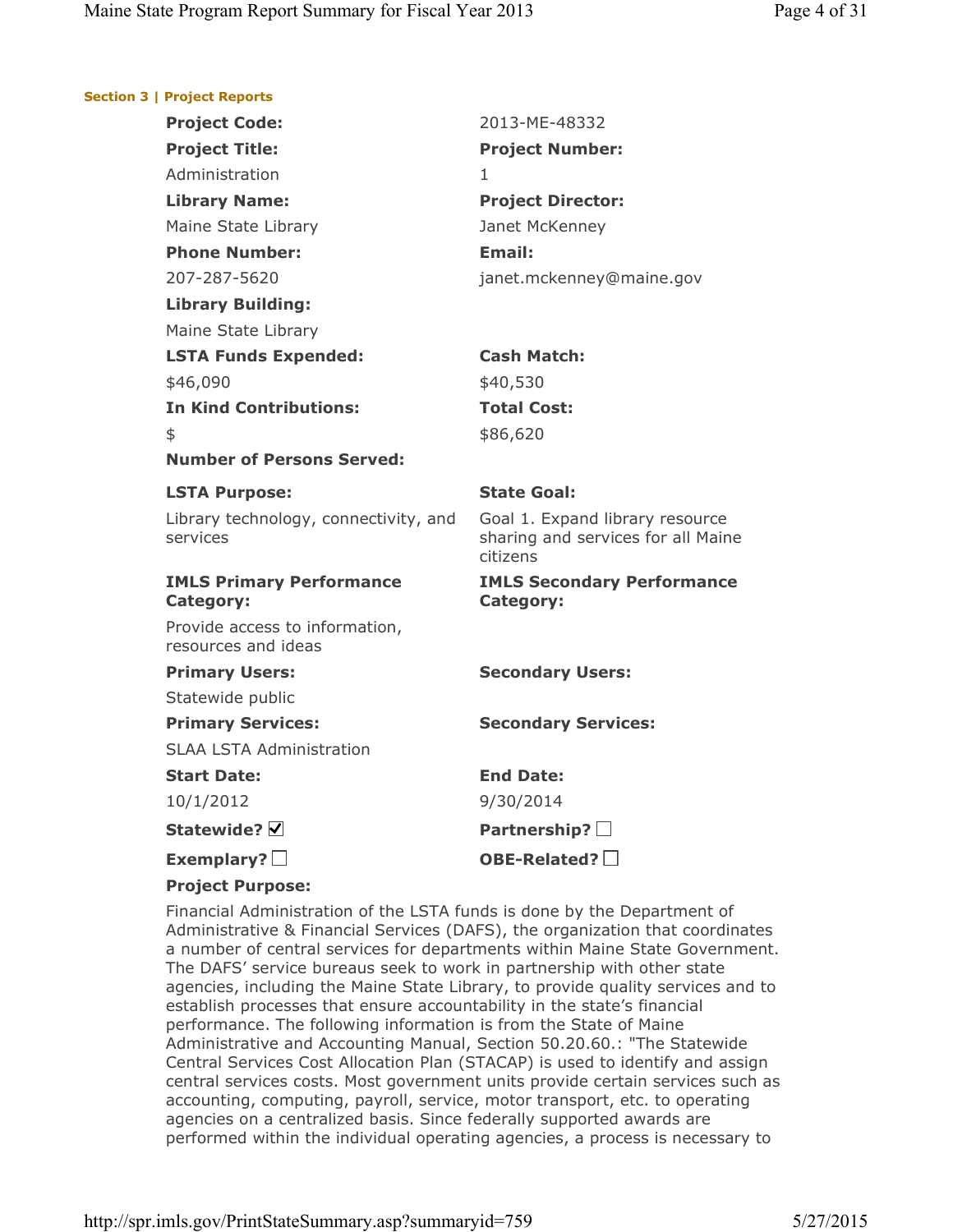identify these central service costs and assign them to benefiting activities on reasonable and consistent bases. The federally reviewed and approved, statewide, central service cost allocation plan (STACAP) provides that process. Administrative coordination with this department is done by the Director of Library Development and LSTA Coordinator.

#### **Project Activities/Methods:**

The following information is also from the State of Maine Administrative and Accounting Manual, Section 50.20.60: "The Financial Reporting and Analysis Division of the Office of the State Controller prepares, administers, and submits to the federal government an annual central services cost allocation plan (STACAP) for the State. One part of the plan justifies and reconciles the activities of the billed State central services (internal service and selfinsurance). A second part allocated the allowable costs of other State central services benefiting agencies expending federal awards." It is this second part that pertains to the Maine State Library's acceptance of LSTA funds. LSTA funds used for STACAP and Office of Information technology (OIT) Network access,telephone, misc. are \$46,090.

## **Project Outputs:**

The purpose of the STACAP is to defray the cost of State of Maine central services. The Maine Department of Administrative and Financial Services is responsible for services that also provide heating and electricity, as well as protecting, cleaning and maintaining the Maine State Library facility. The department provides the following: financial reports and maintains a staff to handle accounts payable and receivables as well as a financial analyst.

**Project Outcomes:**

**Other Results:**

**Anecdotal Info:**

**Exemplary Reason:**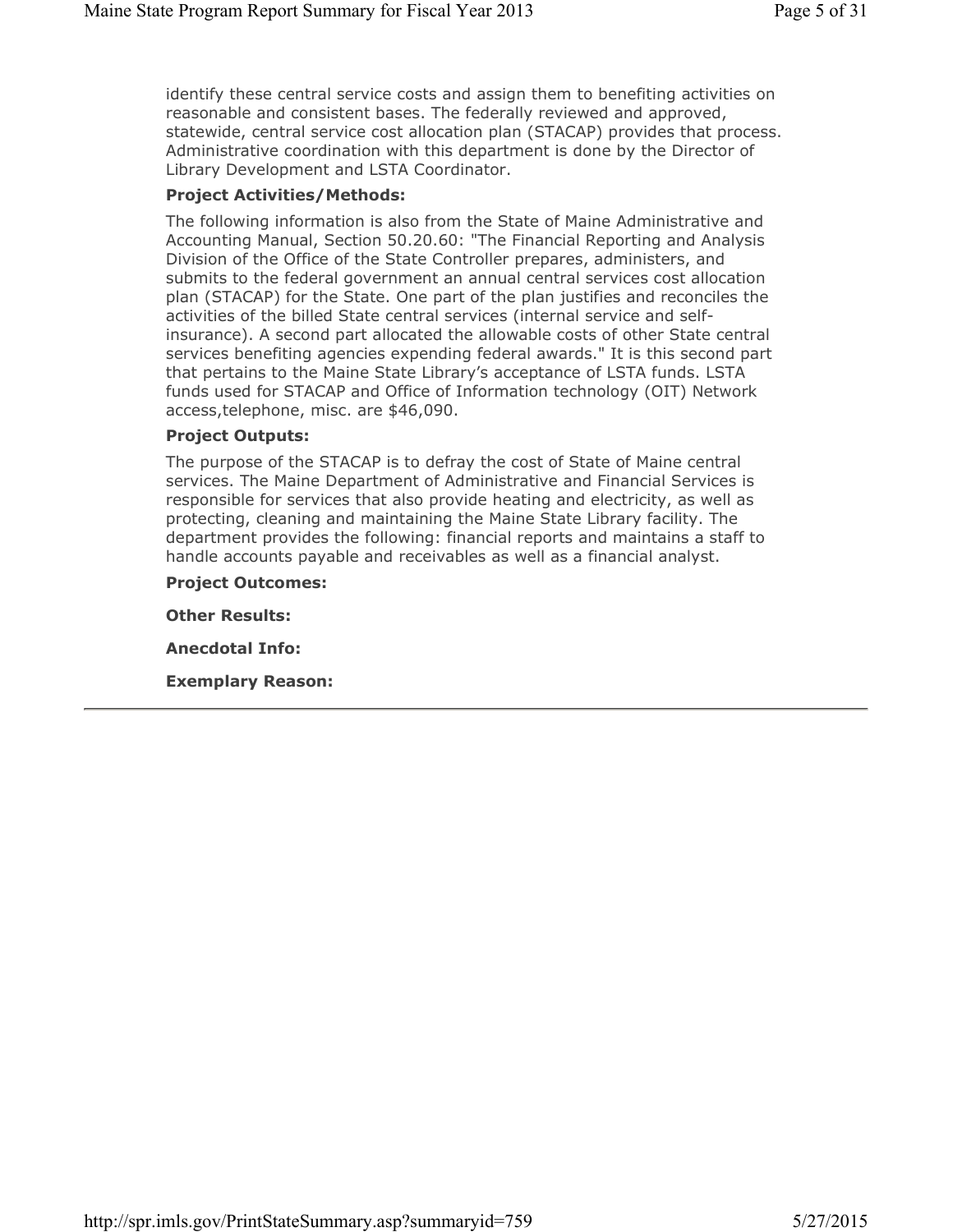| <b>Project Code:</b>                                     | 2013-MF-48331                                                                                                                                      |
|----------------------------------------------------------|----------------------------------------------------------------------------------------------------------------------------------------------------|
| <b>Project Title:</b>                                    | <b>Project Number:</b>                                                                                                                             |
| Books By Mail                                            | 2                                                                                                                                                  |
| <b>Library Name:</b>                                     | <b>Project Director:</b>                                                                                                                           |
| Maine State Library                                      | Christopher Boynton                                                                                                                                |
| <b>Phone Number:</b>                                     | <b>Email:</b>                                                                                                                                      |
| 207-287-5650                                             | chris.boynton@maine.gov                                                                                                                            |
| <b>Library Building:</b>                                 |                                                                                                                                                    |
| Maine State Library                                      |                                                                                                                                                    |
| <b>LSTA Funds Expended:</b>                              | <b>Cash Match:</b>                                                                                                                                 |
| \$140,177                                                | \$58,042                                                                                                                                           |
| <b>In Kind Contributions:</b>                            | <b>Total Cost:</b>                                                                                                                                 |
| \$                                                       | \$198,219                                                                                                                                          |
| <b>Number of Persons Served:</b>                         |                                                                                                                                                    |
| 4,710                                                    |                                                                                                                                                    |
| <b>LSTA Purpose:</b>                                     | <b>State Goal:</b>                                                                                                                                 |
| Services to persons having difficulty<br>using libraries | Goal 3. Improve library services to<br>individuals with disabilities and for<br>Maine citizens, including children,<br>living in underserved areas |
| <b>IMLS Primary Performance</b><br><b>Category:</b>      | <b>IMLS Secondary Performance</b><br><b>Category:</b>                                                                                              |
| Provide access to information,<br>resources and ideas    | Enhance a lifetime of learning<br>opportunities                                                                                                    |
| <b>Primary Users:</b>                                    | <b>Secondary Users:</b>                                                                                                                            |
| Adults, Children                                         |                                                                                                                                                    |
| <b>Primary Services:</b>                                 | <b>Secondary Services:</b>                                                                                                                         |
| <b>Outreach Services</b>                                 | Books-by-mail                                                                                                                                      |
| <b>Start Date:</b>                                       | <b>End Date:</b>                                                                                                                                   |
| 10/1/2012                                                | 9/30/2014                                                                                                                                          |
| Statewide? Ø                                             | Partnership? $\square$                                                                                                                             |
| Exemplary? $\square$                                     | OBE-Related? $\square$                                                                                                                             |
| <b>Project Purpose:</b>                                  |                                                                                                                                                    |

The Books by Mail (BBM) program is part of the Outreach Services of the Maine State Library. This service helps to meet the library needs of citizens in our large rural state (33,125 square miles with a population of 1,328,302)who live in towns without local libraries or in towns with public libraries open less than 12 hours a week or are homebound. More details about the program may be found at: http://www.maine.gov/msl/outreach/booksbymail/. Program Eligibility—Patrons requiring homebound services are eligible to have return postage paid: Homebound status is defined as a need to receive library materials by mail due to a physical inability to use local library services. To be eligible applicants must have a doctor, nurse, social worker, counselor, teacher, librarian, or other qualified person sign a Certification of Eligibility on the application for services form. Unserved or under-served communities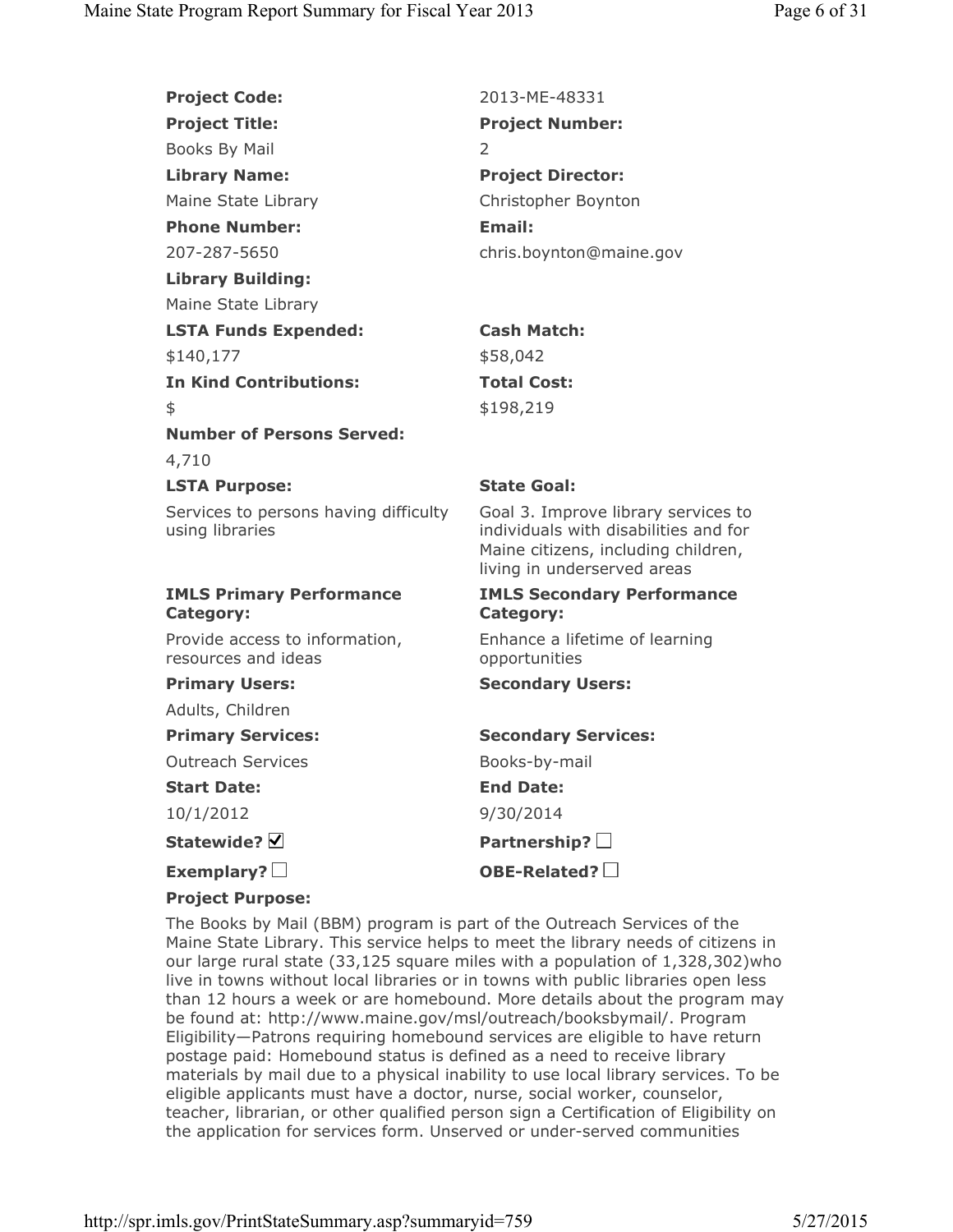(residents pay return postage): Maine residents that have no town library, don't pay for library services at a nearby town, or who reside in towns where the library is open less than 12 hours a week are eligible to apply. Before budget cuts the Maine State Library paid for return postage. Number of users dropped significantly when return postage became the responsibility of the user. Rising postage costs made budget cuts a necessity. Every effort is made to encourage local libraries to work with neighboring communities to provide library service to keep Books by Mail for the truly unserved and under served.

#### **Project Activities/Methods:**

Rural and disabled/homebound Maine residents utilize the Books by Mail service from their homes. Patrons who do not have Internet access may make selections from paper catalogs. These are mailed to patrons upon request. Those who have the capacity to go online can request and renew materials via e-mail or an online public access catalog (OPAC) that is part of a state-wide consortium known as MINERVA. Users are able to request anything available from the shared database through the OPAC. A formal reader advisory service also allows users to request a specialized, recommended, reading list; the method for requesting is a form which is mailed to users and which may also be completed online. Since Books by Mail patrons have a Maine State Library card, they are eligible for electronic resources such as the MARVEL databases and the Downloadable e-books and audio-books offered through Maine InfoNet. A summer reading program is conducted for the benefit of children enrolled in the Books by Mail program. The Maine State Library pays postage to and from for the homebound patrons. All others pay return postage. A Maine State Library toll free phone number is provided to users. Materials selection and information about the program are available online. LSTA funds for the Books by Mail program totals \$140,177. Staff salaries total \$128,245 for 3.5 FTEs and project costs totaling \$11,932 are for books, postage, and supplies.

#### **Project Outputs:**

During this reporting period, 310 residents (235 adults and 75 juveniles, K-12) who cannot access library services due to limited local library service, geographic isolation and/or disability, requested materials and resources from the Maine State Library's Books by Mail program. The Books by Mail program has its own collection of 20,491 titles and 44,731 copies. Additional materials are also available to users from over 60 other libraries through the state's Minerva interlibrary loan system. This year 13,108 items were loaned to the BBM patrons. Users of this program are voracious readers and borrow on average over a book per week. The Maine State Library's Books by Mail program used interlibrary loan to borrow 11,723 items from Minerva member libraries for the BBM patrons. Minerva libraries borrowed 6,999 items via interlibrary loan from the Books by Mail collection. The Books by Mail program has a total of 4710 registered users (3232 adults and 1478 K-12 juveniles). The highest number of Book by Mail registered users are residents of Aroostook and Penobscot counties but there are registered users in all of Maine's sixteen counties. There are 156 registered homebound users in the program. This is a 10% increase from last year.

#### **Project Outcomes:**

This program provides library services and meets the recreational and informational needs of Maine's rural and homebound residents. Many homeschooled, K-12 students also rely on materials from this program to obtain needed resources for their studies. Rural citizens in Maine are challenged by local access and distance to obtain quality library services. Although Maine has many small local libraries, many communities do not have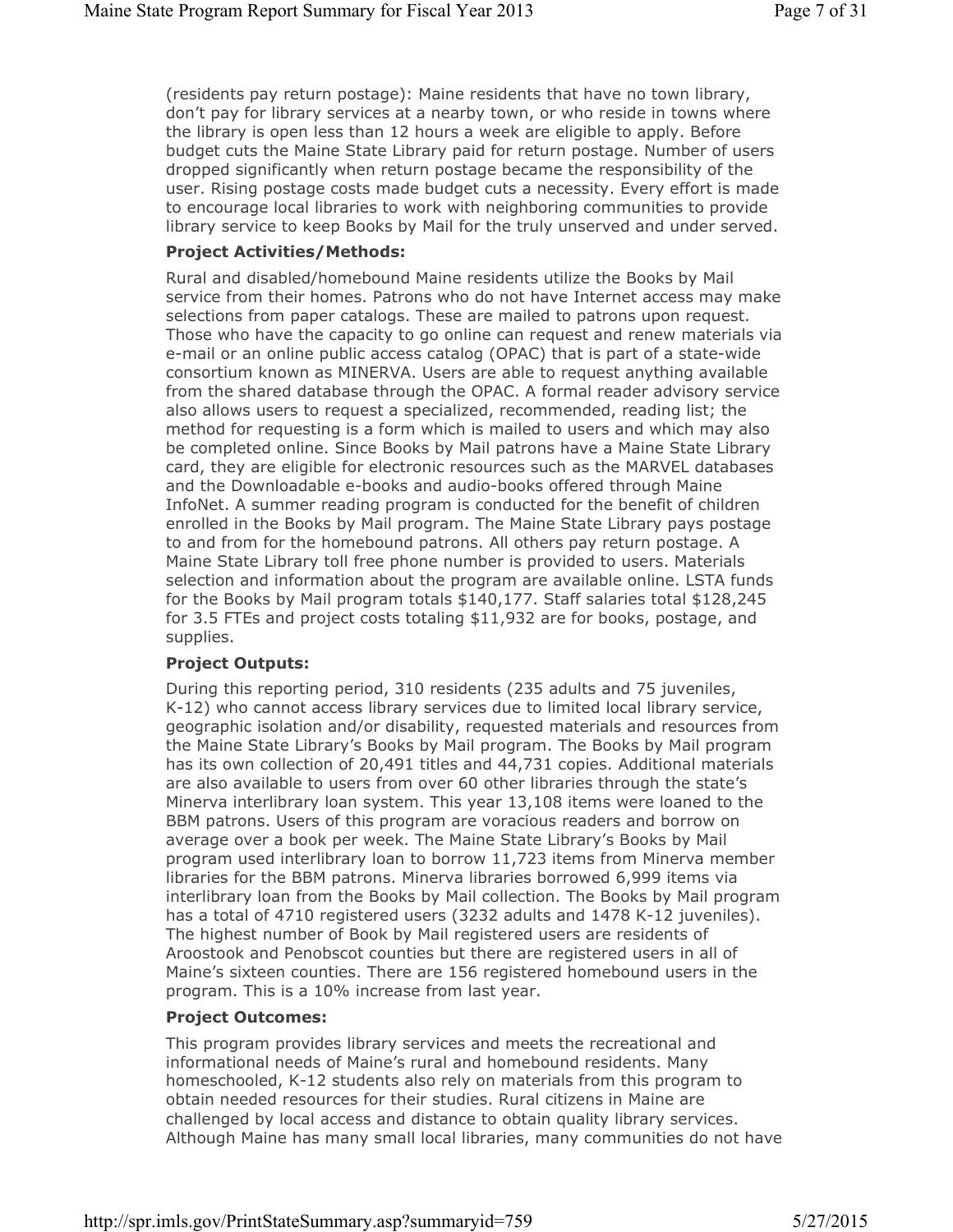a public library. Approximately 38% of Maine's small towns do not have a public library and the Books by Mail program is a statewide service that serves an important purpose in Maine for those citizens. The Books by Mail patrons depend heavily on this service. Many people using this service are temporarily homebound and return to use their local library when they have recovered. A survey is conducted every other year of the Books by Mail patrons to provide feedback to the Maine State Library on the service.

#### **Other Results:**

MSL Outreach Services frequently receives feedback from users who find that access to interlibrary loan vastly increases the usefulness of the program. The van delivery service helps to make this program more efficient and to minimize delays in delivery since the Maine State Library receives ILL books for these patrons in a timely manner and on a daily basis.

#### **Anecdotal Info:**

Feedback from surveys, notes, cards and other correspondence to the Books by Mail program: "Your program is the greatest and we appreciate your services very much." "I appreciate your service so much – I couldn't imagine life without the books you send me." "Really enjoyed and was enlightened by this book." "I was able to set up my first audiobook on my Kindle and it's amazing!!!" "Just wanted to make sure that I could order Books by Mail as it's an amazing service." "You have no idea how much your services have meant to me."

#### **Exemplary Reason:**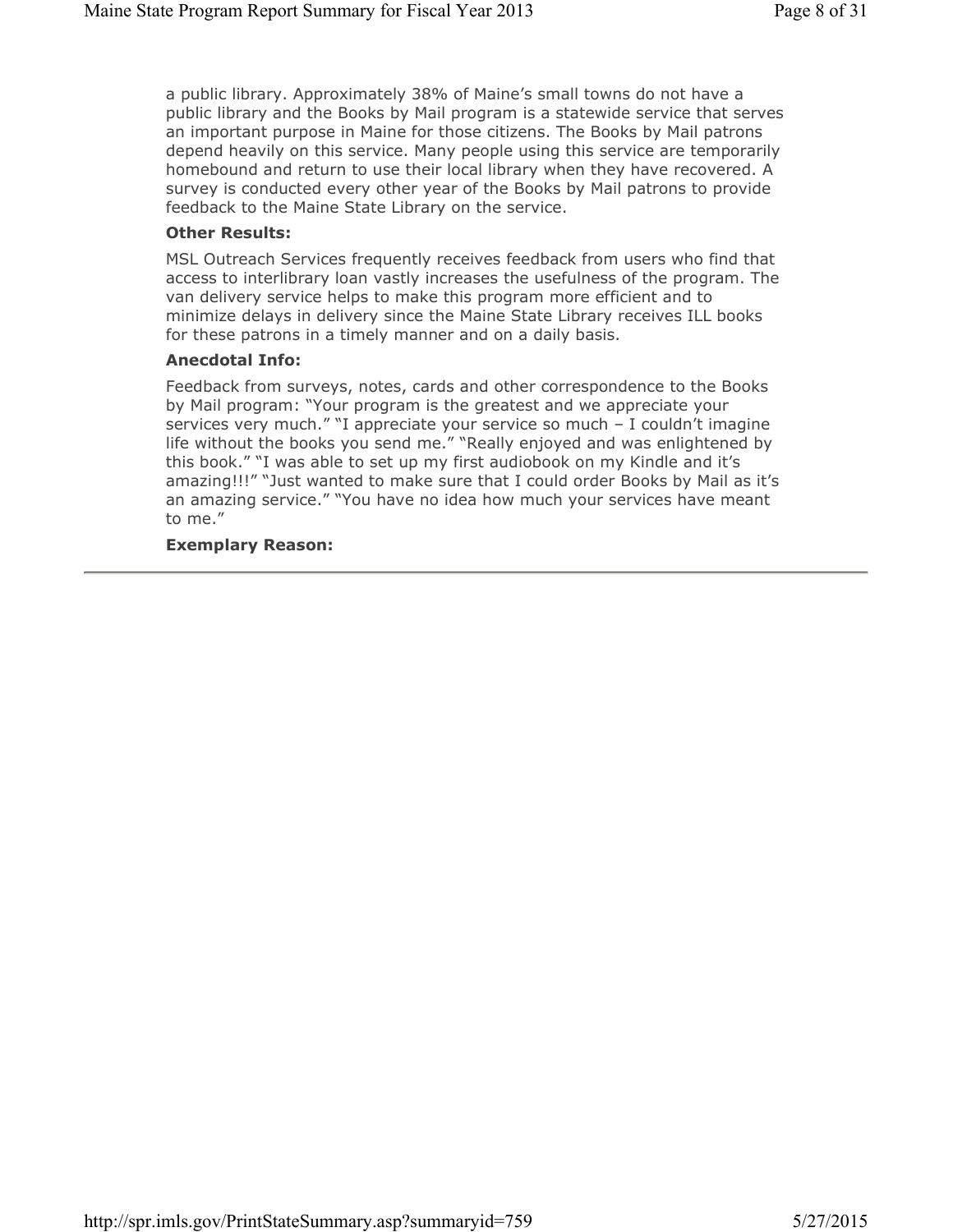| <b>Project Code:</b>                                                 | 2013-ME-48328                                                                     |
|----------------------------------------------------------------------|-----------------------------------------------------------------------------------|
| <b>Project Title:</b>                                                | <b>Project Number:</b>                                                            |
| Maine Regional Library System-Area<br>Reference and Resource Centers | 3                                                                                 |
| <b>Library Name:</b>                                                 | <b>Project Director:</b>                                                          |
| Maine State Library                                                  | Janet McKenney, Director of Library<br>Development                                |
| <b>Phone Number:</b>                                                 | Email:                                                                            |
| 207-287-5620                                                         | janet.mckenney@maine.gov                                                          |
| <b>Library Building:</b>                                             |                                                                                   |
| Maine State Library                                                  |                                                                                   |
| <b>LSTA Funds Expended:</b>                                          | <b>Cash Match:</b>                                                                |
| \$351,081                                                            | \$437,130                                                                         |
| <b>In Kind Contributions:</b>                                        | <b>Total Cost:</b>                                                                |
| \$                                                                   | \$788,211                                                                         |
| <b>Number of Persons Served:</b>                                     |                                                                                   |
| 1,328,302                                                            |                                                                                   |
|                                                                      |                                                                                   |
| <b>LSTA Purpose:</b>                                                 | <b>State Goal:</b>                                                                |
| Services for lifelong learning                                       | Goal 1. Expand library resource<br>sharing and services for all Maine<br>citizens |
| <b>IMLS Primary Performance</b><br><b>Category:</b>                  | <b>IMLS Secondary Performance</b><br><b>Category:</b>                             |
| Provide access to information,<br>resources and ideas                | Enhance a lifetime of learning<br>opportunities                                   |
| <b>Primary Users:</b>                                                | <b>Secondary Users:</b>                                                           |
| Statewide public                                                     |                                                                                   |
| <b>Primary Services:</b>                                             | <b>Secondary Services:</b>                                                        |
| Interlibrary Loan, Library Development                               |                                                                                   |
| <b>Start Date:</b>                                                   | <b>End Date:</b>                                                                  |
| 10/1/2012                                                            | 9/30/2014                                                                         |
| Statewide? Ø                                                         | Partnership? $\boxtimes$                                                          |
| Exemplary? $\square$                                                 | OBE-Related? V                                                                    |

The purpose of the Maine Regional Library System is to promote improved service for the constituents of member libraries. It was created by Public Law 626, enacted in 1973, which established three library districts based on population to improve library service for the citizens of Maine. The current population of Maine served by the ARRC system is estimated to be 1,328,302 Each district has a corresponding ARRC Library. ARRC services are tied to the specific geographic areas. Portland Public Library, the largest public library in the state, is the ARRC for the Southern Maine Library District (SMLD). The Maine State Library serves as the ARRC for the Central Maine Library District (CMLD) and Bangor Public Library is the ARRC for the Northeastern Maine Library District (NMLD). The Portland Public Library serves Cumberland and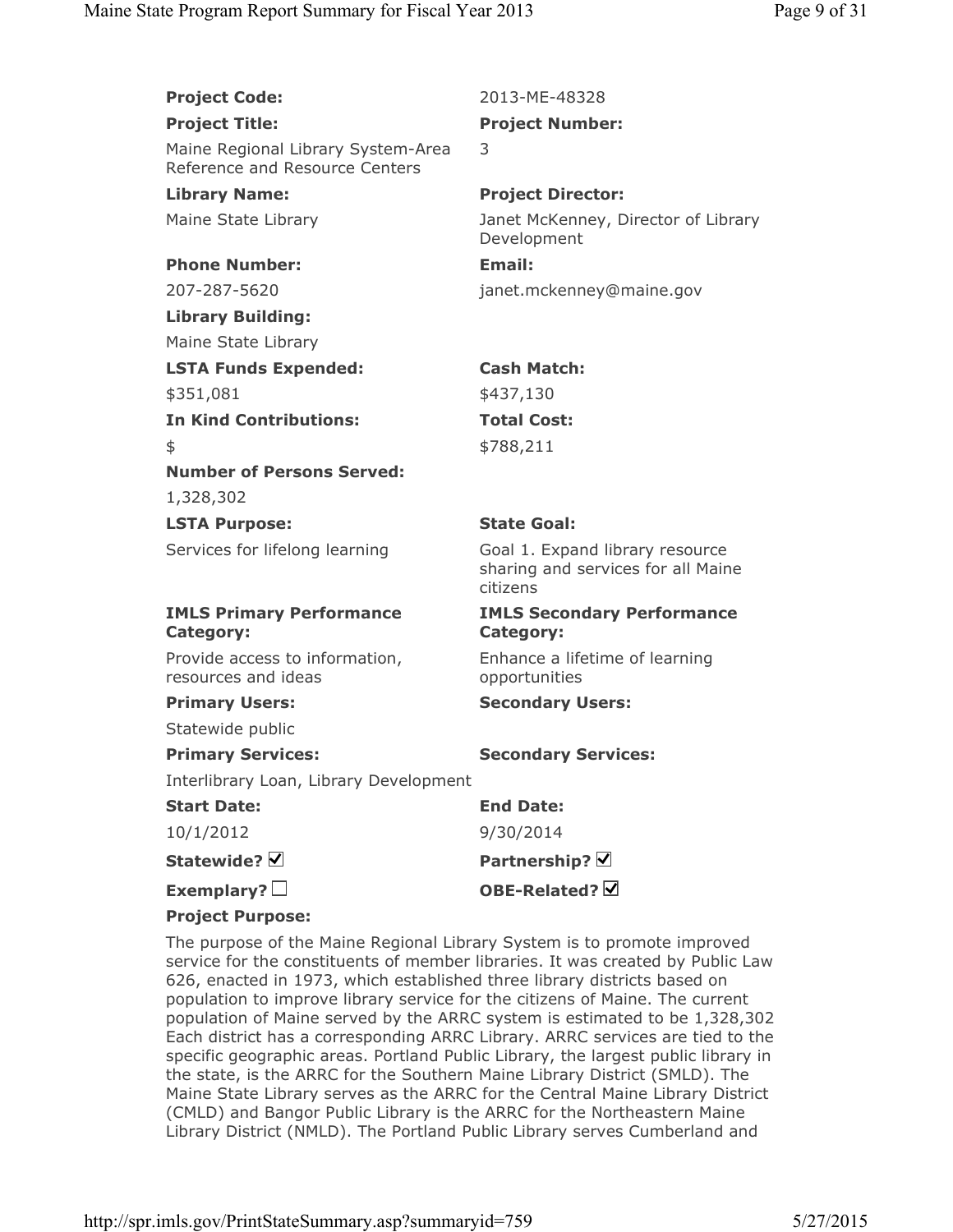York counties plus selected Oxford county towns (Brownfield, Denmark, Fryeburg, Hiram, and Lovell) with a total population of 484,887. The Maine State Library serves Androscoggin, Franklin, Kennebec, Lincoln, Oxford, Sagadahoc, and Somerset counties with a total population of 437,347. The Bangor Public Library serves Aroostook, Hancock, Knox, Penobscot, Piscataquis, Waldo, and Washington counties with a total population of 406,068. In accordance with P.L. 626, An Act Creating Regional Library System, three Area Reference and Resource Centers (ARRCs) were created, one for each of the three districts. Bangor Public Library and Portland Public Library receive state and federal aid from the Maine State Library for the purpose of making "their resources and services available without charge to all residents in their Districts...." The Maine State Library serves as the ARRC for the Central Maine Library District and uses a combination of state and federal funds to deliver their ARRCs services.

#### **Project Activities/Methods:**

The ARRCs are the Regional District hubs for the following: Interlibrary Loan (ILL), Reference Service, borrower cards, database and online services, van delivery, training, partnerships and other regional and/or statewide services. Each ARRC also hosts an office for the Maine Regional Library System's District consultant. PORTLAND PUBLIC LIBRARY–Services for SMLD member libraries: Interlibrary Loan: SMLD member libraries may request books, audiovisual material, and photocopies of periodical articles through the Portland Public Library website at: http://www.portlandlibrary.com/using-the-library/servicesfor-librarians/ or via OCLC. Reference: SMLD member libraries may call, write, fax, or visit the PPL Reference Department for assistance in answering patron queries after local resources have been exhausted. Free Borrower Cards: Free library cards are available on a walk-in basis at all PPL branches to individuals who can provide photo identification and proof of current address and are residents of Cumberland, York, and selected Oxford County towns. BANGOR PUBLIC LIBRARY– Services for NMLD member libraries: Interlibrary Loan: NMLD member libraries may request books, audiovisual material, and photocopies of periodical articles through the Bangor Public Library using the following methods: Email, Snail Mail, Fax or via phone (800# available) Reference: NMLD libraries and their patrons can use the Bangor Public Library's Ask a Librarian service by phone during regular library hours or email a reference question. Free Borrower Cards: Membership with the Bangor Public Library is free to NMLD libraries and patrons and to all residents of Maine. MAINE STATE LIBRARY The Maine State Library (MSL), in partnership with the Lewiston Public Library, serves as the ARRC providing Interlibrary Loan (ILL) and backup reference services for CMLD libraries and patrons. The Lewiston Public Library supplements the Maine State Library's ILL services to provide fiction to Central Maine Library District (CMLD) libraries via interlibrary loan. Interlibrary Loan: CMLD member libraries may place Interlibrary Loan (ILL) requests via OCLC, mail, fax (207-287-5638), or through the online form. Reference: CMLD member libraries and patrons can use the MSL's Ask a Librarian service for reference assistance. Assistance is available via Email using an online form, telephone for immediate service during business hours, or in person at the library. MSL Reference librarian can also provide individual services through the online "Book a Librarian" form or by calling the library. LSTA funds for this project total \$351,082. State contracts with the ARRC libraries for services include both federal and state funds. The contract with Bangor Public library utilizes \$8,000 of federal funds to offset OCLC costs for ILL service. LSTA funds go to Portland Public Library in the amount of \$32,000 to offset OCLC costs and SMLD office space and overhead. Lewiston Public Library receives \$3,600 for ARRC fiction ILL services. Funds in the amount of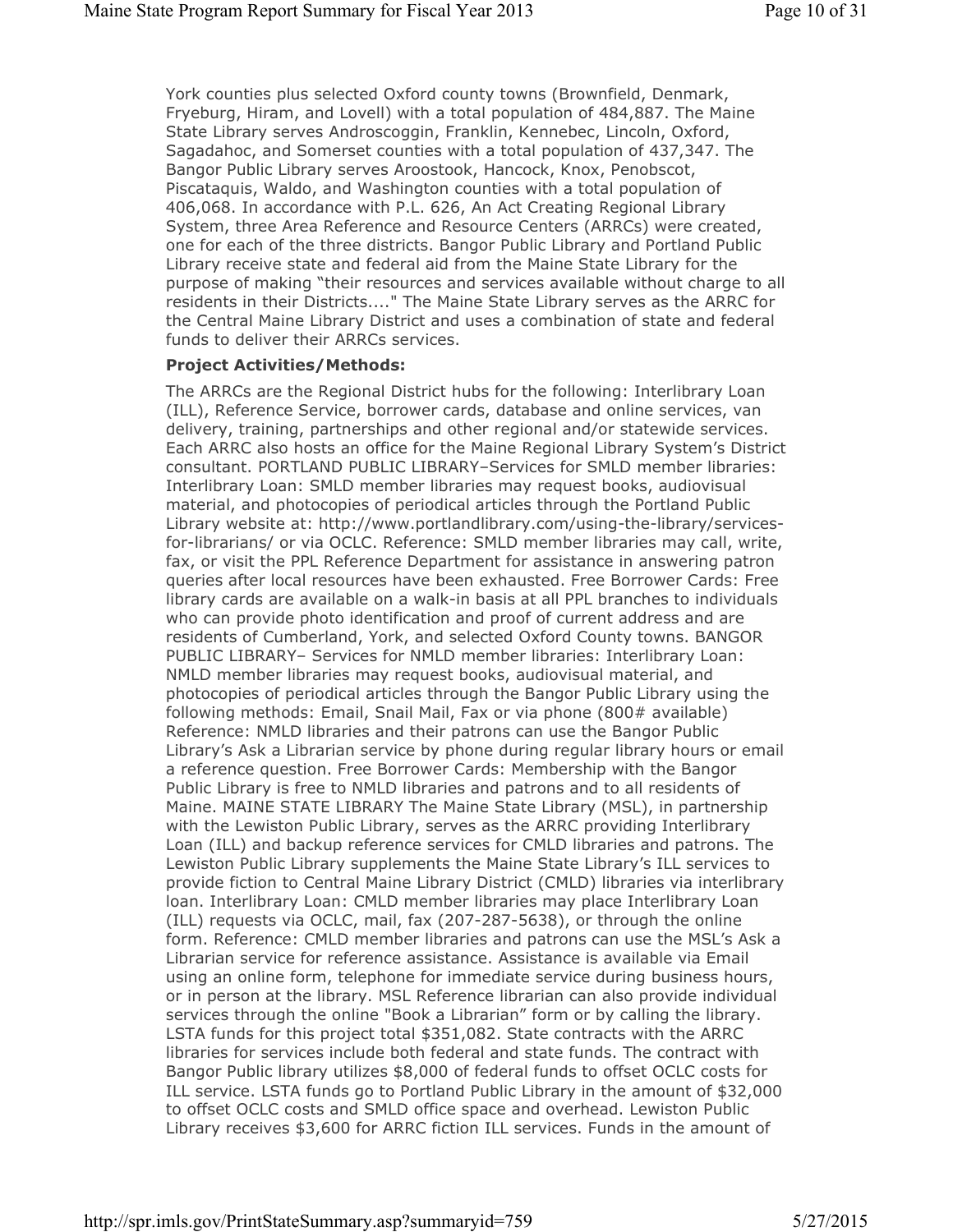\$69,660.92 were for Interlibrary Loan staff at the Maine State Library equaling 1.75 FTE. Funds in the amount of \$199,036 paid for OCLC for MSL, statewide access to Learning Express Library and Computer tutorials, plus statewide access to Novelist. Travel, mileage and hotel costs are \$8,988. Federal funds of \$6,562 are used to supplement van delivery surcharge costs for rural libraries with limited budgets. Federal funds were also used by the MSL ARRC for digitization training efforts with small rural libraries in the amount of \$5519. Funds of \$3415 were used for ILL postage and shipping, \$4656 for a 3D printer for the MSL ARRC library and \$3,000 for dues/subscriptions.

#### **Project Outputs:**

BANGOR PUBLIC LIBRARY (BPL): The total number of ILL transactions for the BPL (requested and loaned) is 57,517. BPL's collection size is 529,447. The BPL reference staff responded to 22,768 questions. 9,903 items were loaned directly to NMLD libraries. Bangor Public Library issues borrower cards to anyone in the state. The total number of borrower cards is 33,582. Cards issued to District libraries (public, school, special, academic) is 308. Patrons of NMLD libraries have non-resident cards totaling 14,962. MAINE STATE LIBRARY (MSL): The total number of ILL transactions for MSL (requested and loaned) is 20,784. MSL's collection size is 276,850 volumes. The MSL reference staff responded to 14,034 questions. 6,052 items were loaned directly to CMLD libraries. The Maine State Library issues borrower cards to all Maine citizens. The total number of borrower cards is 16,150. Electronic resources provided for Maine State Library Card Holders can be found at: http://www.maine.gov/msl/services/index.shtml The Maine State Library also offers research classes for your organizations or state agencies. Members of the Reference staff are available to work with your group on research topics, use of MARVEL or resources such as MedLine Plus or ERIC. The Lewiston Public Library (LPL) borrowed 29,469 items from other libraries and loaned 37,518 items to libraries. LPL's collection size is 156,300 volumes. PORTLAND PUBLIC LIBRARY (PPL): The total number of ILL transactions for the BPL (requested and loaned) is 47,295. PPL's collection size is 302,609. The PPL reference staff responded to 70,835 questions. 4,819 items were loaned directly to SMLD libraries. Portland Public Library issues borrower cards to residents of Cumberland, York and selected towns in Oxford County. The total number of borrower cards is 80,000. Cards issued to District libraries (public, school, special, academic) is 170. Patrons of SMLD libraries have non-resident cards totaling 24,283. Cardholders can access online tools and resources with a library card at: http://www.portlandlibrary.com/research/ PALS or Partner Agency LibrarieS in the SMLD can issue Portland Public Library cards to their local patrons, enabling community members to use PPL's online services like OverDrive EBook downloads, Mango Languages and Heritage Quest Online. To qualify as a PALS participant, libraries must be members of the SMLD and be willing to send a staff member to PPL's Main Branch for a one-hour orientation. In 2014, the PPL bookmobile and the SMLD consultant visited 31 public libraries and spoke with 483 local library patrons and staff. PPL and the consultant are planning to visit at least 12 more libraries in spring 2015. Van delivery: The MSL manages the van delivery system for 171 libraries in the state (153 libraries and 8 correctional institutions that only do ILL between their institutions). During the reporting period the yearly rate increased to \$780 for one stop per week, \$1560 for two stops, \$2340 for three stops, \$3120 for four stops and \$\$3900 for 5 stops. Libraries were billed at the end of each quarter for actual van delivery service received.

#### **Project Outcomes:**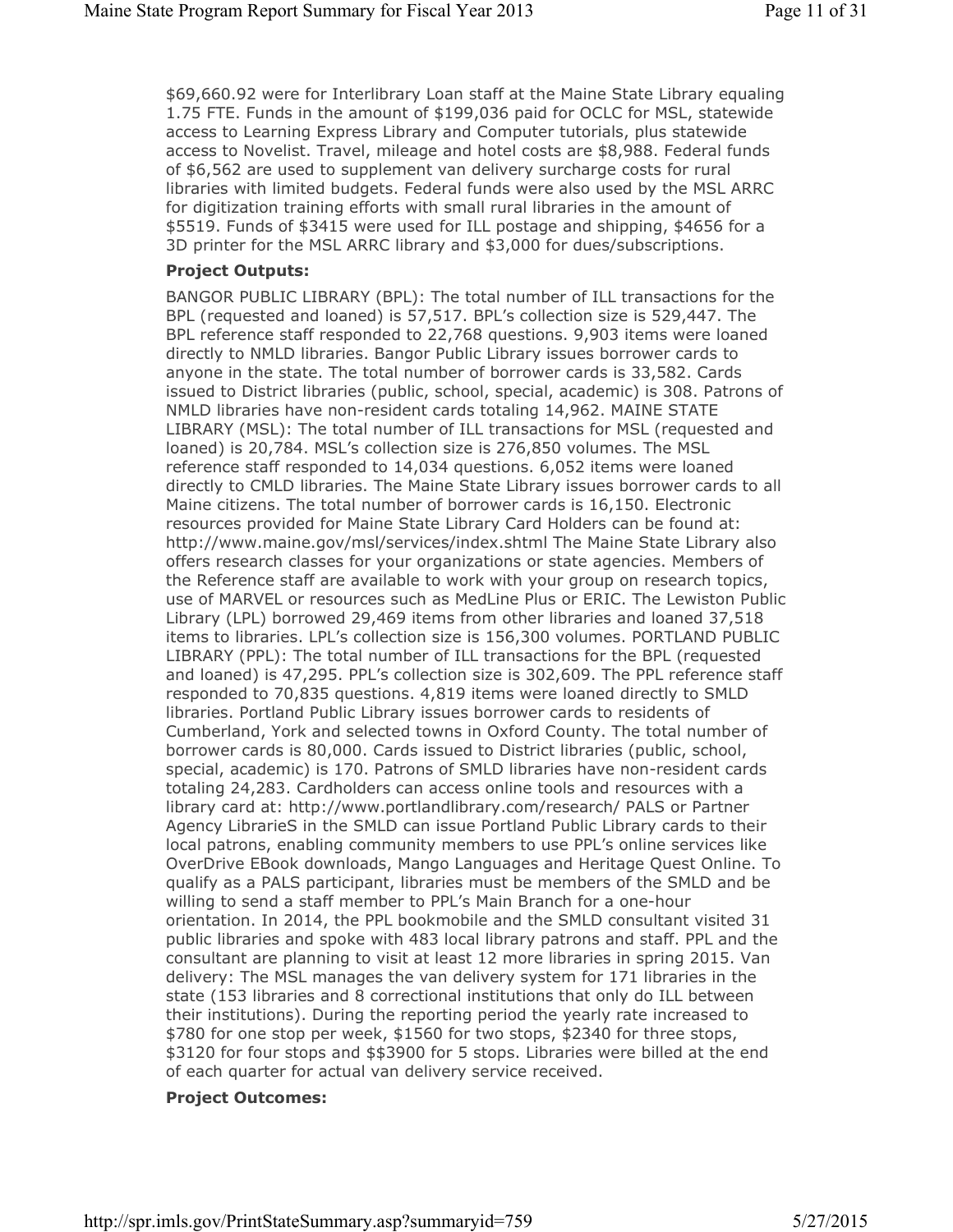ARRCs: Maine's interlibrary loan counts are always high and the ARRC ILL service allows even the smallest of libraries to provide ILL service to patrons. With a state population of just over 1.3 million plus a large geographic area resource sharing is a way of life for Maine libraries. Only 40 public libraries are part of the Minerva system so the ARRC ILL service continues to play a vital role for libraries using different automation systems. The borrower's cards expand Maine citizens' access to both print and online resources (like the Downloadable e-books and audio books) as well as to online resources purchased by the ARRCs. Resource sharing, a direct responsibility of the ARRC's and the District Consultants, is truly a success in Maine because the Regional Library System provides those libraries with the education and tools to provide these services to Maine citizens. PPL: A cross-section of PPL staff and the SMLD consultant participated in some concentrated training in leading/facilitating community conversations as part of our Choose Civility initiative. PPL hopes to continue to build on that skill base and share it with more events that would welcome the district. PPL led a study with local doctor Sam Zager, HELPURS, that shows a correlation between public library use and community health. This type of effort that promotes the value of public libraries is beneficial to the district and beyond. http://www.portlandlibrary.com/highlight/helpurs/ PPL has begun collecting cumulative statistics significant to the ARRC role: Total number of items borrowed over time (as of today) Number of Cumberland, York, Oxford County patron checkouts: 1,485,095 Number of SMLD libraries checkouts: 118,690 The Bangor Public Library provides access for district libraries to on-line databases over and above those provided by the state. This includes Heritage Quest, Gale Reference Center Gold, the Biography Center, JSTOR, Transparent Language On-Line and Morningstar Research Center. The Library also allows patrons from NMLD libraries that are not members of the Download Library Consortium to get Bangor Public Library cards so they may have access to the Download Library. BPL has an Advantage account with Overdrive, adding more copies of popular titles and more diverse titles than the statewide consortium purchases. The Library will be adding more on-line services in the near future including access to periodicals on-line and automobile and small engine repair databases. For Van delivery, approximately 1.6 million items moved between libraries during the reporting period. There are approximately 349 stops weekly to participating libraries. The breakdown of delivery days is as follows: 1 Stop—68 libraries; 2 Stops – 43 libraries; 3 Stops –9 libraries; 4 Stops – 12

libraries; and 5 Stops – 24 libraries. Small school and public libraries are beginning to partner, paying for one stop at the public library and distributing to the schools through local transportation.

#### **Other Results:**

All the ARRC libraries participate in the Maine Shared Collections Cooperative (MSCC). This cooperative was founded by eight of Maine's largest libraries, plus the state's consortium, Maine InfoNet and together they have implemented a shared approach to the management of print collections in the state. MSCC builds upon the work of the Maine Shared Collections Strategy which was a four-year project, funded in part by the Institute of Museum and Library Services (IMLS). The partner libraries collaborated to make decisions about the storage, retention, and preservation of print materials (both books and journals), as well as implementing on-demand delivery services in the state-wide catalog MaineCat. This helped alleviate space concerns while ensuring that users continue to have equal or greater access to the information.

#### **Anecdotal Info:**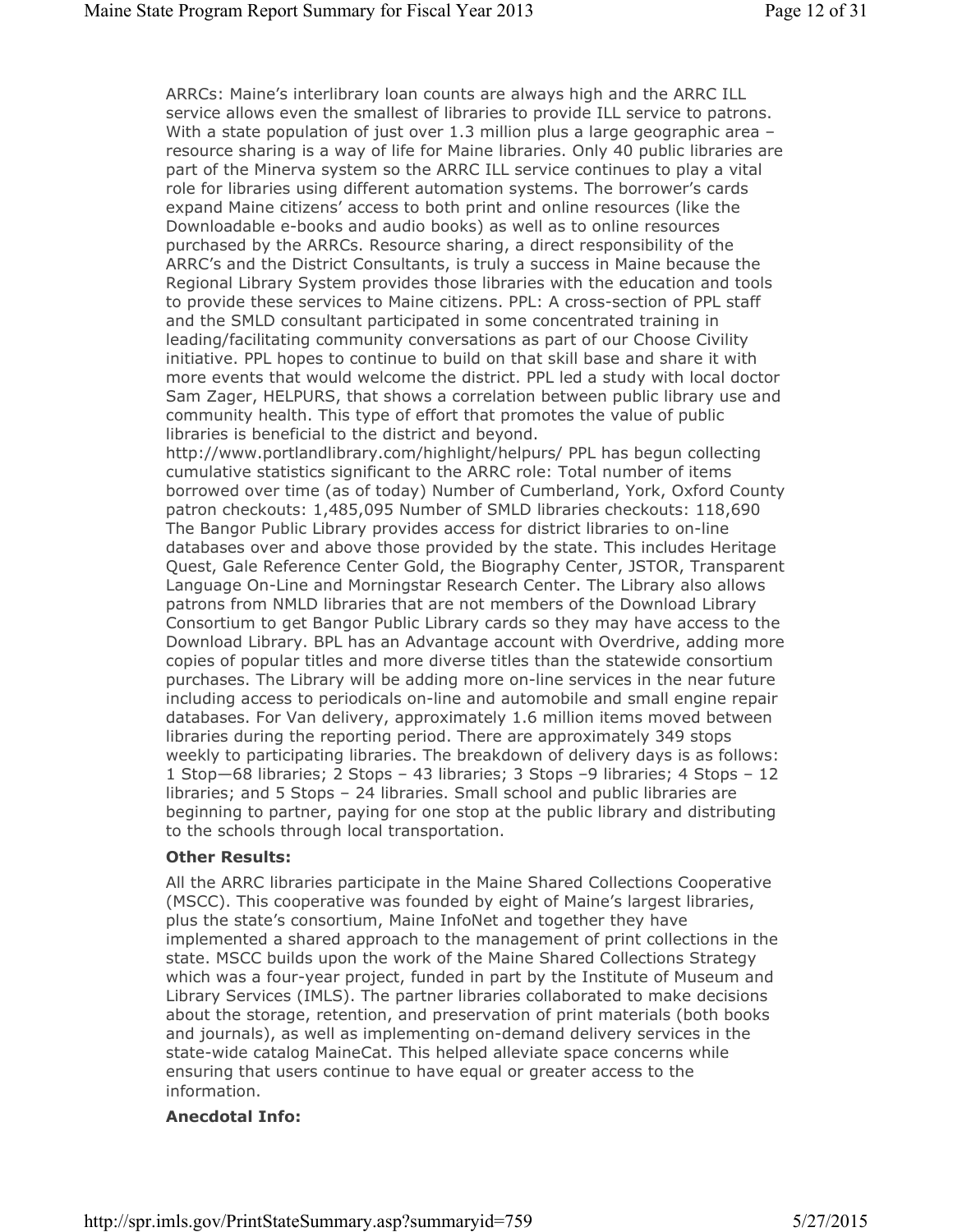**Exemplary Reason:**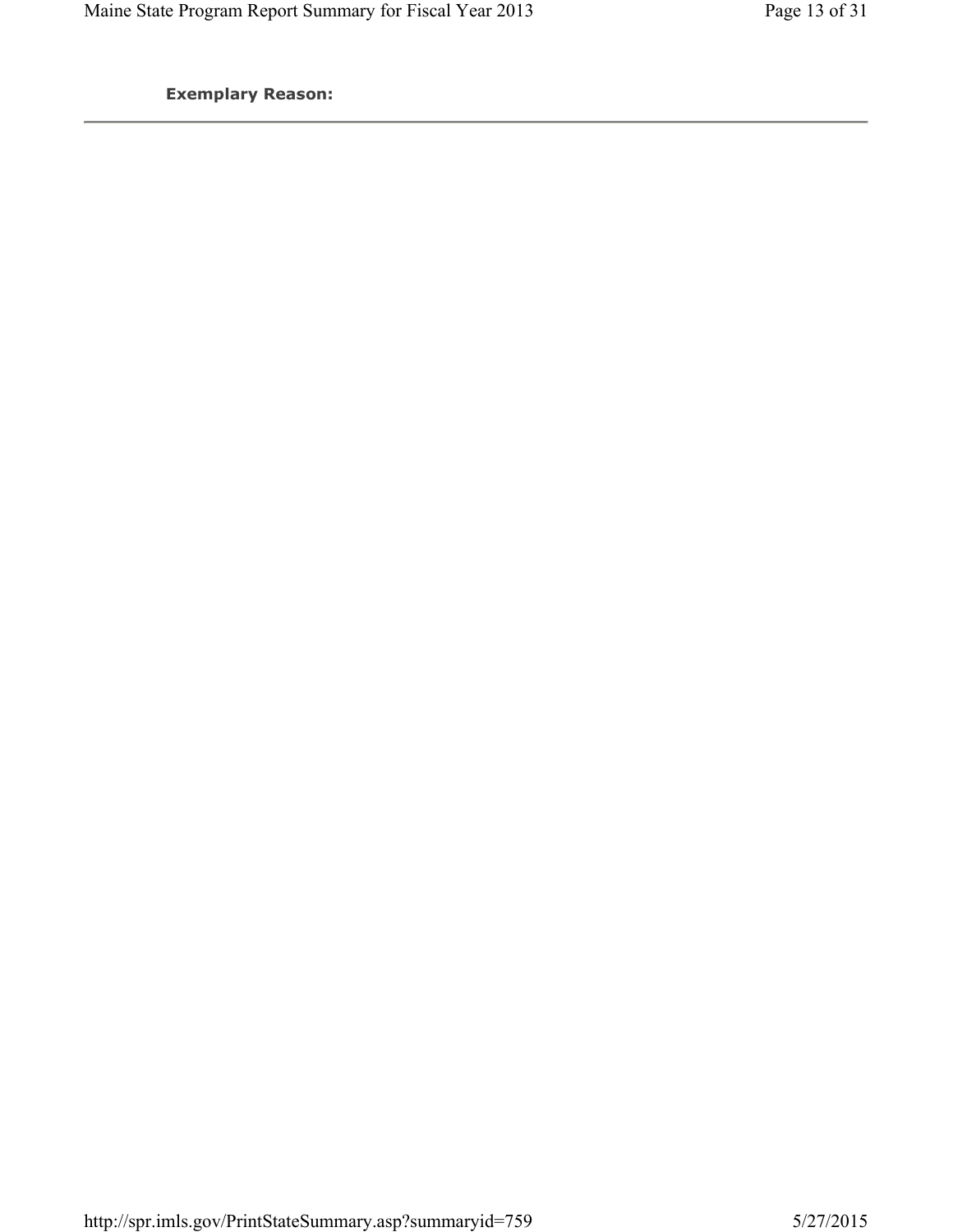| <b>Project Code:</b>                                         | 2013-ME-48333                                                                                       |
|--------------------------------------------------------------|-----------------------------------------------------------------------------------------------------|
| <b>Project Title:</b>                                        | <b>Project Number:</b>                                                                              |
| Maine Regional Library System-<br><b>Consultant Services</b> | 4                                                                                                   |
| <b>Library Name:</b>                                         | <b>Project Director:</b>                                                                            |
| Maine State Library                                          | Janet McKenney                                                                                      |
| <b>Phone Number:</b>                                         | Email:                                                                                              |
| 207-287-5620                                                 | janet.mckenney@maine.gov                                                                            |
| <b>Library Building:</b>                                     |                                                                                                     |
| Maine State Library                                          |                                                                                                     |
| <b>LSTA Funds Expended:</b>                                  | <b>Cash Match:</b>                                                                                  |
| \$206,727                                                    | \$220,965                                                                                           |
| <b>In Kind Contributions:</b>                                | <b>Total Cost:</b>                                                                                  |
| \$                                                           | \$427,692                                                                                           |
| <b>Number of Persons Served:</b>                             |                                                                                                     |
| 1,340,024                                                    |                                                                                                     |
| <b>LSTA Purpose:</b>                                         | <b>State Goal:</b>                                                                                  |
| Services for lifelong learning                               | Goal 2. Expand and enhance life-long<br>learning opportunities for librarians<br>and Maine citizens |
| <b>IMLS Primary Performance</b><br><b>Category:</b>          | <b>IMLS Secondary Performance</b><br><b>Category:</b>                                               |
| Enhance a lifetime of learning<br>opportunities              |                                                                                                     |
| <b>Primary Users:</b>                                        | <b>Secondary Users:</b>                                                                             |
| Library staff and volunteers                                 |                                                                                                     |
| <b>Primary Services:</b>                                     | <b>Secondary Services:</b>                                                                          |
| Library Development                                          |                                                                                                     |
| <b>Start Date:</b>                                           | <b>End Date:</b>                                                                                    |
| 10/1/2012                                                    | 9/30/2014                                                                                           |
| Statewide? Ø                                                 | Partnership? $\square$                                                                              |
| Exemplary? $\square$                                         | OBE-Related?                                                                                        |
| <b>Project Purpose:</b>                                      |                                                                                                     |

The purpose of the Maine Regional Library System is to promote improved service for the constituents of member libraries. It was created by Public Law 626, enacted in 1973, which established three library districts based on population to improve library service for the citizens of Maine. The Maine Regional Library Systemi<sup>5</sup>s District Consultants support a network of public, school, academic, and special libraries in Maineis 16 counties. Maine has three districts serving the entire state: 1. The Central Maine Library District (CMLD) with an office located in Augusta at the Maine State Library and serving Androscoggin, Franklin, Kennebec, Lincoln, Oxford, Sagadahoc, and Somerset counties. 2. Northeastern Maine Library District (NMLD) with an office located at the Bangor Public Library and serving Aroostook, Hancock, Knox, Penobscot, Piscataquis, Waldo, and Washington counties. 3. Southern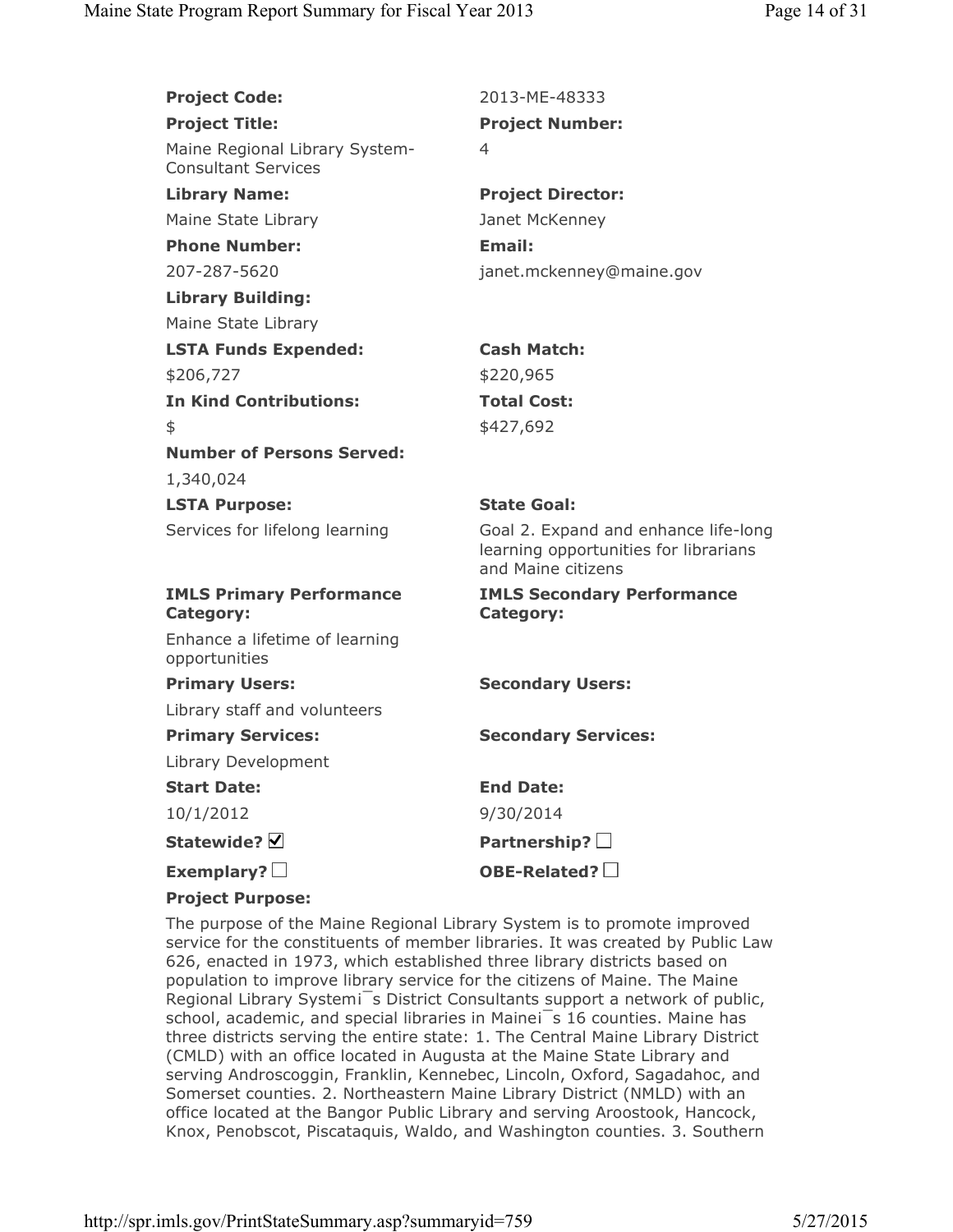Maine Library District (SMLD) with an office at the Portland Public Library and serving Cumberland, York and selected Oxford county towns (Brownfield, Denmark, Fryeburg, Hiram, Lovell, and Naples). The three districts each have an executive advisory body representing a constituency of participating libraries within their geographical district. District Councils (the participating libraries) consist of a representative from each member library or school system. The councils meet at least twice each year. Council members serve on district committees and boards. Membership is open to public, school, academic or special libraries. Each member library appoints a representative to the district council. There is no charge for membership.

#### **Project Activities/Methods:**

Major Activities this year Reading Round Up of Children's Literature Joyce Sariks -Reader's Advisory Webinars Voluntary Public Librarian Certification Program The Maine Library Leadership Institute Novelist statewide database Public Library Annual report data collection Methods: The three district consultants work collaboratively to: 1.Facilitate, plan and deliver professional development opportunities to foster life-long learning among librarians in Maine. This includes work in the areas of 21st century skills, digital literacy, and core competencies for library staff without professional degrees. 2.Provide consulting services to librarians and trustees and friends as requested. 3.Foster cooperation and networking among libraries and librarians to increase collaboration among libraries to better serve Maine citizens. 4. Continue as a WebJunction Community Partner and collaboration with the CE Coordinator Cohort and other national CE initiatives to deliver online course opportunities for Maine library staff. 5. Explore, promote and educate Maine librarians regarding the future of libraries as a "community place" and/or "destination". 6.Coordinate the evaluation of library programs, including the development of evaluative criteria and the implementation of evaluation programs; 7.Assist in the collection, dissemination and analysis of library data for use by public libraries statewide. 8.Work with partners statewide on library initiatives LSTA funds for this project totals \$206,727. This total includes a contract with the Bangor Public Library that funds the NMLD consultant, the state data coordinator (2 FTEs) and office expenses for \$115,935. Also included is partial salary and benefits for the Library Development Director in the amount of \$43,822. Project funds were also used for in-state and out of state travel costs to meetings and conferences in the amount of \$10,667, Webjuction partnership costs of \$8,000, Bibliostat software subscription of \$3850, Adobe Connect licenses and misc. software amounted to \$6,049. Payment for new subscription for Counting Opinions LibPas was \$7672. MSL also installed 2 Smartboards in both training labs to update technology for \$10,175. Postage, supplies and miscellaneous amounted to \$557.

## **Project Outputs:**

The district consultants organized 61 continuing education programs and events attended by 1452 Maine library staff. These C.E. programs were delivered either face to face or online using Adobe Connect. There were CE opportunities for specific audiences (school librarians, public librarians, trustees, etc.) plus programs useful for all types of library staff. Highlights for this reporting period were: The 25th Annual Reading Round Up of Children's & YA Literature. This is the biggest CE event each year and 359 school and public librarians participated in this one day conference. Breakout sessions addressed topics such as engaging reluctant readers, involving parents in improving child literacy, creating graphic novels, challenging readers with the Common Core, a Maine author panel, apps and interactive e-books, and presentation of book awards. A series of five webinars featuring reader's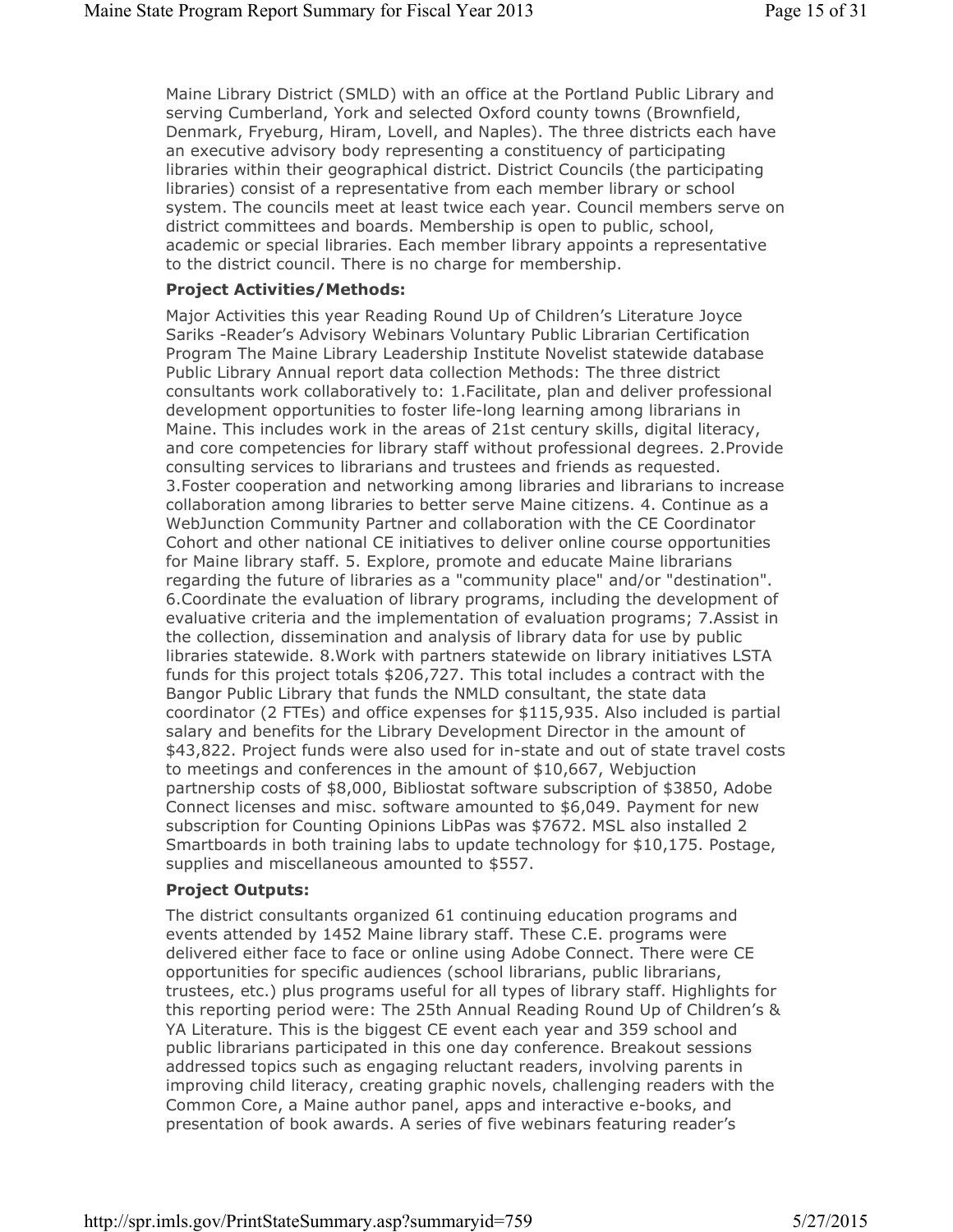advisory expert, Joyce Saricks was also a highlight this year. Each session provided an overview of genre characteristics, popular authors, trends, and web resources. MSL's Adobe Connect technology was the platform for the webinars. The five genre studies sessions included: Adrenaline Genres, Genres that Appeal to Emotions, Genres that Appeal to the Intellect, Landscape Genres and Nonfiction. All these webinars were archived and became part of the Voluntary Public Librarian Certification Program. The Voluntary Public Librarian Certification Program was another major project during this reporting year. Maine launched its Voluntary Public Librarian Certification Program on October 1, 2013. The program was developed by mapping online content, courses and archived webinars, to the ALA core competencies and the 21st Skills for Librarians. Requirements for a basic certification give untrained librarians broad knowledge of library administration including professional ethics, collection development and organization, budgeting, technology skills and public services. The basic certification level requires 28 courses. Librarians can also work towards intermediate and advanced certification. As of June 30, 2014, there were 102 students enrolled and a total of 34 certificates awarded (12 advanced, 13 basic, 9 intermediate). Participants could choose among 780 different. Content includes Webjunction webinars and courses plus content from other state libraries. The Maine Library Leadership Institute was established to assist in preparing library leaders to provide the highest quality library services to the citizens of Maine in an effective and innovative way that meet today's needs and tomorrow's challenges. Our objectives were to: develop diverse leaders who can serve in library leadership roles at local, regional, state, and national levels; develop leaders who will have the skills to replace those who will soon retire from the profession; and build collaborative networks within the Maine library community. Eight participants attended a five-day leadership NELLS camp in Massachusetts with participants from the other New England states. The leadership group worked with the state library consultants for the next 11 months doing self-assessments, exercises from Learning to Lead by Warren Bennis, and monthly facilitated discussions. Each participant was required to do a project that solved a problem and connected the library to their community in a meaningful way. Other consultants work involved the Cornerstones of Science partnership, promoting STEM literacy and programs in Maine public libraries; the Maine Reader's Choice Awards; and the annual Public Libraries Survey (PLS) data collection and dissemination. WebJunction courses and webinars are a vital part of library staff training. 321 Maine library staff participated in webinars, 658 courses were taken by 276 sponsored learners. 152 (out of 285) courses/webinars available in the certification matrix are supplied by WebJunction and WebJunction/Skillsoft.

## **Project Outcomes:**

The overall outcomes for the CE, professional development and consulting done in the Maine regional Library System is significant in Maine. The number of libraries participating face to face, online and number of visits made by each consultant provides significant outreach and results in a high level of satisfaction from library directors, staff and trustees. Each CE Event is followed by a survey, and upon completion of the survey, participants receive a certificate for contact hours. State-wide continuing education opportunities are provided through the coordination and collaboration district consultants and their seven-member Executive Boards. The district consultants work with the Director of Library Development for planning statewide events. Each executive board meets four times per year which includes an annual planning meeting. The consultants strive to combine their financial resources (both federal and state funds) to bring national speakers to Maine for joint statewide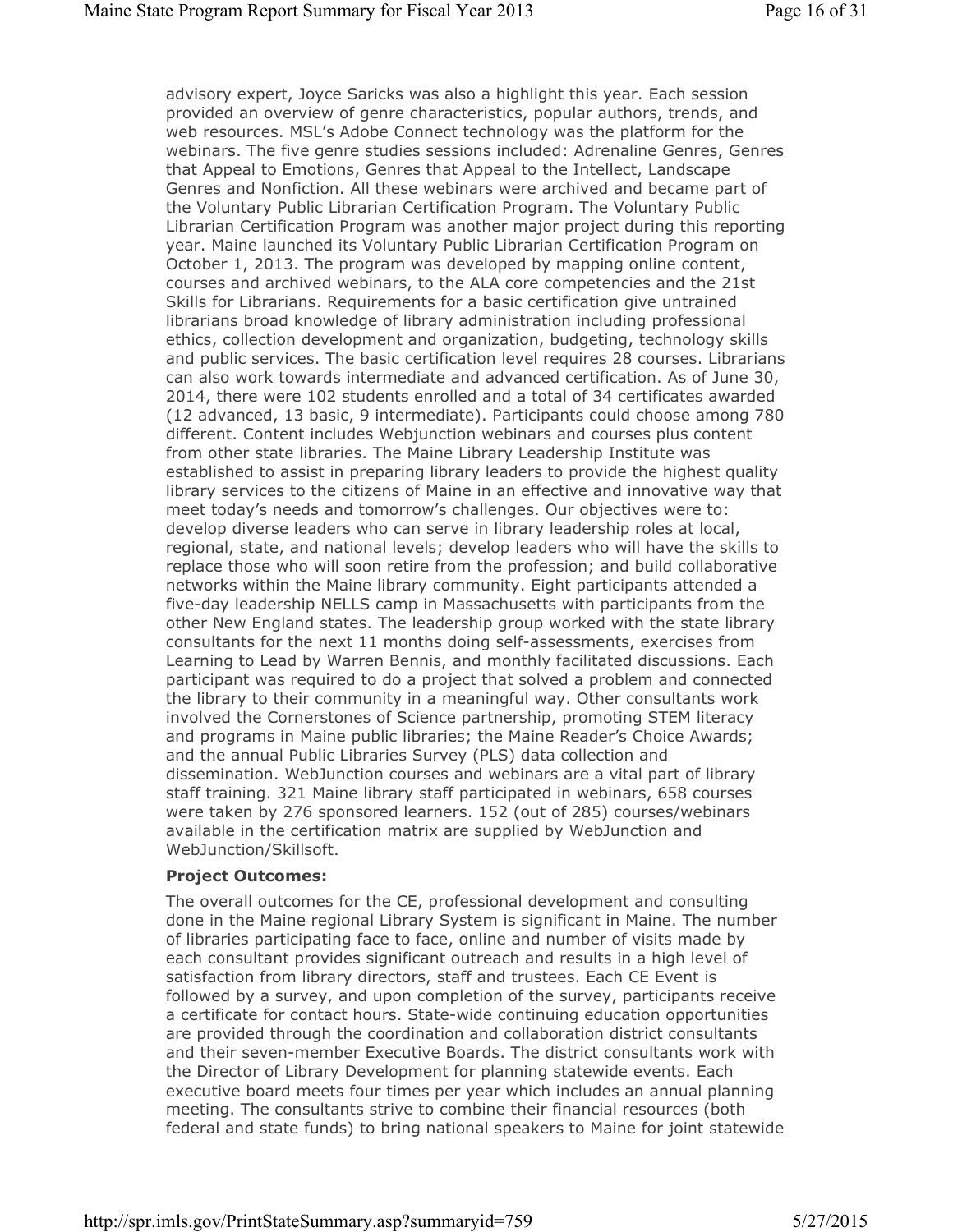meetings since very few Maine librarians have the opportunity to attend national conferences. By combining local workshops geared to regional needs plus statewide events satisfaction among Maine libraries has increased dramatically. The addition of WebJunction webinars expands the number of topics available to Maine library staff. Webinars are placed on the Maine Library Community CE calendar. The availability of online courses through our WebJunction (WJ) partnership is used and both courses and archived webinars are integrated into the Voluntary Public Library Certification program. The outcome of our participation as a WebJunction partner is a way to broaden the scope of topics offered in our Voluntary Public Library Certification program as well as meet the just in time training needed at our libraries. Archived webinars via Webjunction allow librarians to learn when they have the time. Consulting services are highly valued resources for all libraries in Maine because they provide rural libraries needed expertise since the majority (72%) of Maine's public libraries have directors without a Master's degree in Library Science. Since 182 of the 266 libraries in Maine serve populations under 5,000 we have many small and under-funded libraries. The outcome of emails, visits and phone calls by consultants provide a high level of satisfaction by libraries using these services. The outcomes around the Voluntary Public Library certification program have been increased the confidence of the non-degreed librarians, provided the most up to date training around library services and have had an empowering effect on those small rural librarians who can point to their increased expertise and their certification status. Since all courses fit into the American Library Association (ALA) Core Competencies and the 21st Century Skills matrices. An additional outcome is a number of School Library Media Specialists and Ed Techs can use these courses toward their recertification. Outcomes for the annual Reading Round Up center around increase knowledge of children's literature, collaboration between school and public librarians around reading. We had great outcomes and response to the Maine Library Leadership Institute project. One participant became a director, three people got promotions and all participants have become more involved in leadership positions statewide. The Joyce Saricks webinars that explored the genres provided solid Reader's Advisory training to librarians. Librarians appreciated techniques and knowledge that increased RA beyond the genres they personally read . The "go to" authors in specific genres was highly valued. Librarians, particularly in smaller libraries without professionally trained staff, learned that relationships made via Reader's Advisory can build community support, expand the community of readers, and increase the circulation of material.

## **Other Results:**

The District consultants collaborate with Maine libraries to work on SCOOP, a purchasing consortium that negotiates vendor contracts for discounts on library materials and supplies for all Maine libraries. Maine has partnered with NH and a VT regional system to expand the scope and increase discounts in via the SCOOP program. The District consultants also work on an important statewide program for new public library directors. Each year, new library directors are invited to the Maine State Library to participate in a day of training and orientation. The Orientation for New Public Library Directors is for new directors who have been in their positions fewer than three years. Other results also include the collaborative work on the Maine Reader's Choice Award. The Maine Readers' Choice Award, officially established in 2013 by the Maine State Library and the Maine Library Association, recognizes the best in adult fiction published in the United States the previous year. The aim of this award is to increase awareness and reading of literary fiction. The Maine Readers' Choice Award honors books that exhibit exceptional writing and a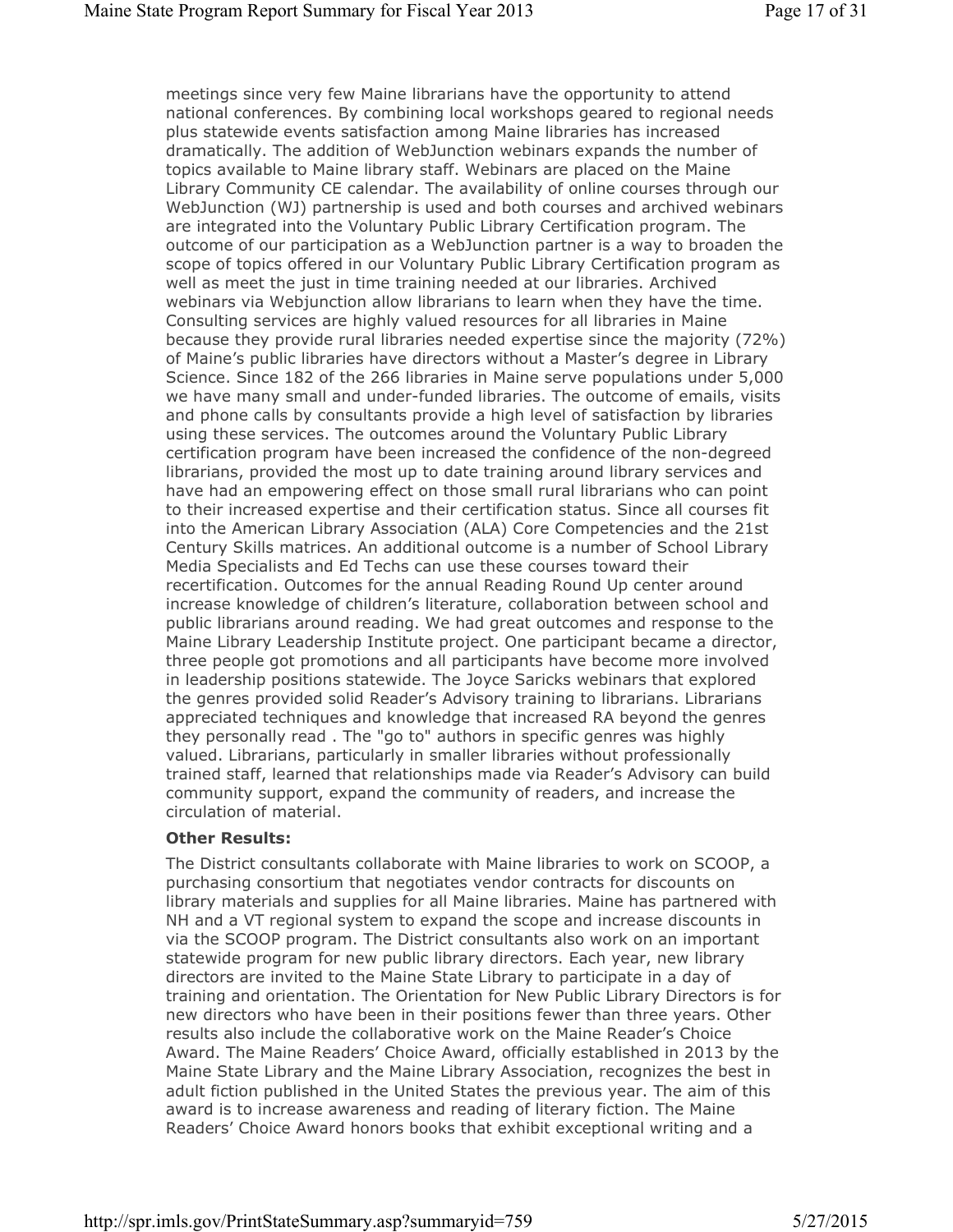compelling story that encourages reading and conversation among individuals and in Maine's communities. Maine readers can vote online at the award's website and at public libraries and bookstores throughout the state. The winner is announced in October. This is a great collaboration among the State Library, the Maine Library Association and Maine writers, publishers and bookstores. Participation by citizens and libraries has been significant. The first year over 500 people voted libraries did reading clubs around the books. All finalists were added to the Maine Download Library. The SMLD consultant worked with Portland Public Library on a bookmobile outreach program to SMLD libraries. For this initiative, the SMLD Consultant, a Key Bank personal finance expert, and the Portland Public Library (PPL) bookmobile has been traveling to public libraries in Cumberland, York and southern Oxford Counties to educate the public on various money management topics as well as publicize library services from the SMLD Area Reference and Resource Center library (PPL) which can extend their access to additional information and recreational resources not available at their local libraries. The CE Coordinator and CMLD consultant utilized the Adobe Connect webinar software to create and deliver online courses (some with narration) to Maine library staff. In addition, the CE Coordinator hosted the national CONTED Forum in August 2013 in Portland ME as well as began the process of creating a hub library system to strengthen small, rural public libraries with bigger and better staffed libraries to provide services like children's story time and technology drop in programs.

## **Anecdotal Info:**

Some observations from new public library directors after training: "I really enjoyed this conference, (as a retired school teacher after 35 years) this was the best informational conference I ever attended." "The best part is the ability to meet folks face to face. It allows them to be more than a name when asking for help. Also meeting peers in the same new boat is a great opportunity." "Don't change Orientation. Best presentation I have been too!" "It was a great orientation... I walked away with lots to think about and some very useful information." "Thank you for putting this on. I appreciate the time and effort that was taken to do this."

## **Exemplary Reason:**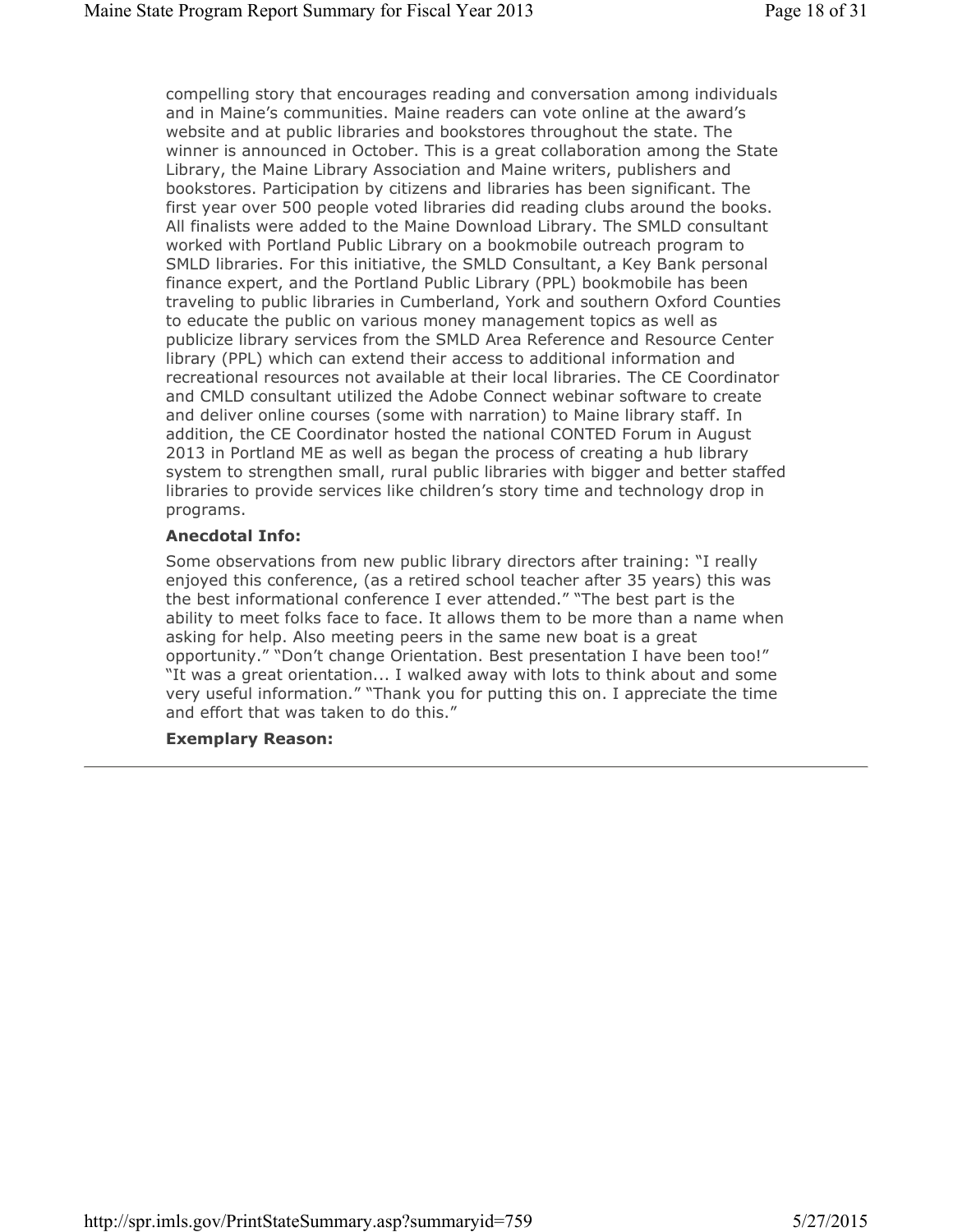**Project Code:** 2013-ME-48329

| <b>Project Title:</b>                                                                               | <b>Project Number:</b>                                                                                              |
|-----------------------------------------------------------------------------------------------------|---------------------------------------------------------------------------------------------------------------------|
| Partnership with Networkmaine, Maine 5<br>Department of Education, Maine Public<br><b>Utilities</b> |                                                                                                                     |
| <b>Library Name:</b>                                                                                | <b>Project Director:</b>                                                                                            |
| Maine State Library                                                                                 | Janet McKenney, Director of Library<br>Development                                                                  |
| <b>Phone Number:</b>                                                                                | Email:                                                                                                              |
| 207-287-5620                                                                                        | janet.mckenney@maine.gov                                                                                            |
| <b>Library Building:</b>                                                                            |                                                                                                                     |
| Maine State Library                                                                                 |                                                                                                                     |
| <b>LSTA Funds Expended:</b>                                                                         | <b>Cash Match:</b>                                                                                                  |
| \$78,561                                                                                            | \$22,020                                                                                                            |
| <b>In Kind Contributions:</b>                                                                       | <b>Total Cost:</b>                                                                                                  |
| \$                                                                                                  | \$100,581                                                                                                           |
| <b>Number of Persons Served:</b>                                                                    |                                                                                                                     |
| 1,107,509                                                                                           |                                                                                                                     |
| <b>LSTA Purpose:</b>                                                                                | <b>State Goal:</b>                                                                                                  |
| Library technology, connectivity, and<br>services                                                   | Goal 1. Expand library resource<br>sharing and services for all Maine<br>citizens                                   |
| <b>IMLS Primary Performance</b><br>Category:                                                        | <b>IMLS Secondary Performance</b><br><b>Category:</b>                                                               |
| Provide access to information,<br>resources and ideas                                               |                                                                                                                     |
| <b>Primary Users:</b>                                                                               | <b>Secondary Users:</b>                                                                                             |
| Statewide public                                                                                    |                                                                                                                     |
| <b>Primary Services:</b>                                                                            | <b>Secondary Services:</b>                                                                                          |
| Information Access and Services,<br>Technology Infrastructure, Virtual<br><b>Library Services</b>   | Database access, Telecommunications<br>and networking hardware and<br>software, Portals and related Web<br>projects |
| <b>Start Date:</b>                                                                                  | <b>End Date:</b>                                                                                                    |
| 10/1/2012                                                                                           | 9/30/2014                                                                                                           |
| Statewide? $\boxtimes$                                                                              | Partnership? Ø                                                                                                      |
| Exemplary? $\boxtimes$                                                                              | OBE-Related?                                                                                                        |
| <b>Project Purpose:</b>                                                                             |                                                                                                                     |
|                                                                                                     | This partnership manages the Maine School and Library Network (MSLN) the                                            |

This partnership manages the Maine School and Library Network (MSLN), the statewide telecommunications and Internet delivery system for public libraries and K-12 schools in Maine and provides E-rate coordinator services to both libraries and schools so they can benefit from Universal Service Fund. The following language is from the Networkmaine Council Memorandum of Understanding signed by the Maine Commissioner of Education, the Maine State Librarian, the State of Maine Chief Information Officer and the Chief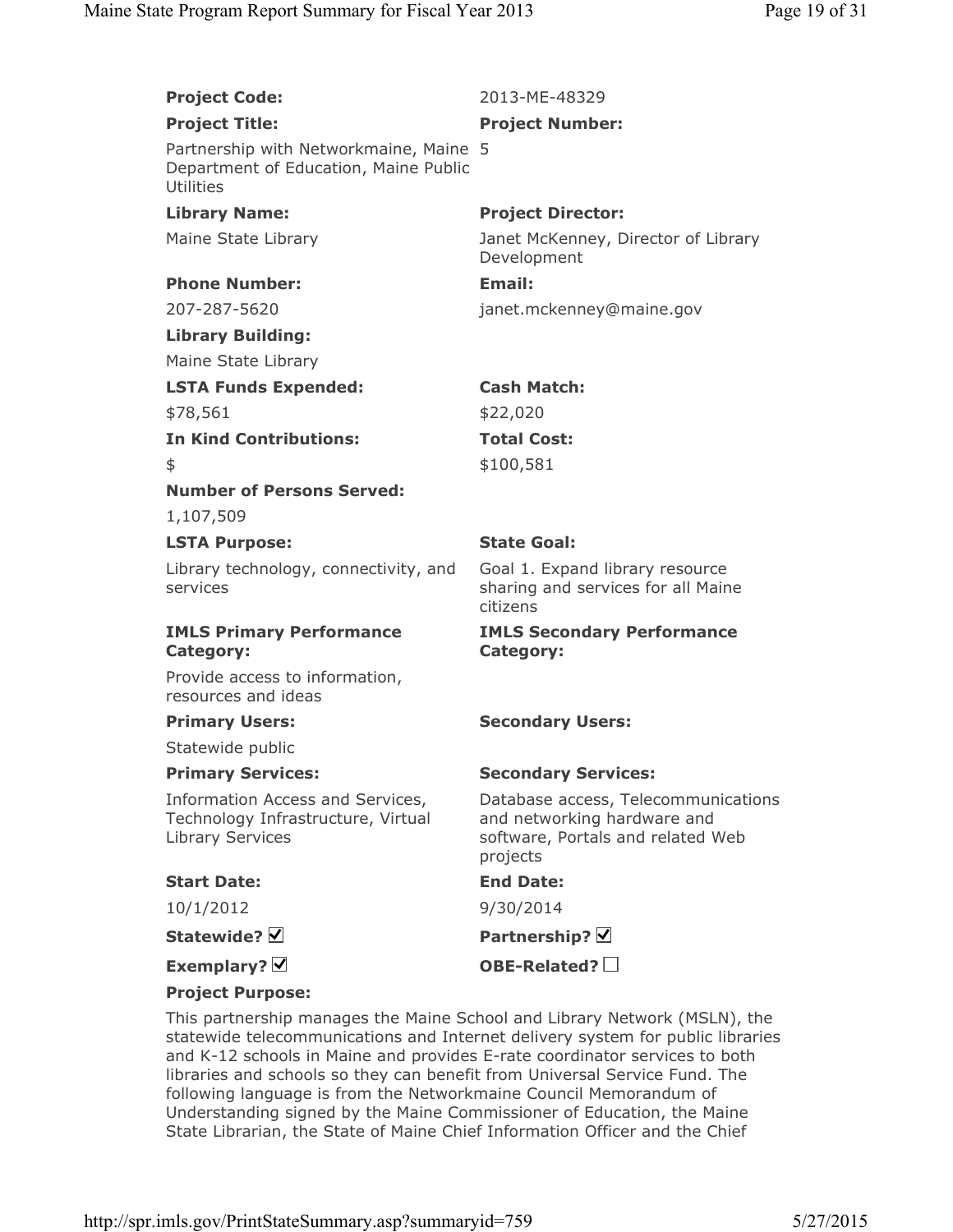Information Officer of the University of Maine System: "Networkmaine is a unit of the University of Maine System (UMS)…Networkmaine shall operate and manage a statewide telecommunications delivery system services developed to support education, research, public service, government and economic development…Networkmaine shall act as the Maine School and Library (MSLN) consortium authority and will be responsible for making necessary certifications and for responding to Universal Service Administrative Company (USAC) inquires on behalf of the eligible consortium members during both pre and post-commitment processes." In addition, this project provides emerging technology instruction, demonstration and support which includes the videoconferencing units. the technology petting zoo and a Maine technology blog called Techsplorers.

## **Project Activities/Methods:**

Networkmaine (a unit within the University of Maine System) was formed to enhance telecommunication services and increase opportunities for high speed connections for libraries and schools in the state of Maine. The Maine State Librarian serves as a voting member of the Networkmaine Council which oversees planning and budgeting for the Networkmaine infrastructure (including the Maine School and Library Network – MSLN) This Council plans for future growth and success of connectivity for Maine's public libraries and K-12 schools. As demand for bandwidth grows, the University brings expertise that has been a real benefit to the statewide MSLN and specifically to public libraries in Maine. Contracts are in place with broadband providers for telecommunications and Internet Access until July 2015. Approximately 70% of the transport and Internet costs for MSLN is supported by the federal E-rate program and the remaining 30% is financed by the Maine Telecommunications Education Access Fund (managed by the Maine Public Utilities Commission). For 2013-14, the Maine State Library assisted Networkmaine staff during the e-rate application process for the 230 participating Maine public libraries. This involved assisting libraries with the online process of downloading necessary forms and providing needed data for the Networkmaine consortial MSLN application. The Maine State Library also provided guidance, advice and oversight during the USAC audit of Networkmaine. The Maine State Library's State E-rate Coordinator attended the 2013 USAC E-rate training. Networkmaine also sent representatives to the training in Washington DC. In March 2014, Linda Lord, Maine State Librarian was a panelist at the Rural Broadband Workshop speaking about Broadband Needs, Challenges and Opportunities in Rural America which highlighted information about the Maine School and Library Network. On May 6, 2014, Jeff Letourneau, the Executive Director of Neworkmaine participated in the Education and Library Technology Experts Roundtable at the E-rate Modernization Workshop in Washington, DC and spoke of successes and challenges with the MSLN. LSTA funds for this project total \$78561. This includes the salary and benefits for the E-rate Coordinator/Technology Consultant of \$65,119 plus \$13,442 for program costs. Program costs include travel (airfare and hotel) to E-rate training and a technology conference, in-state mileage/travel reimbursement for training and technology demonstrations at local libraries (public, academic and school) statewide plus costs for travel cases, locks and security devices for the e-readers, tablets in the technology petting zoo. Program funds also purchased various software for training (Adobe Connect license, presenter software, screen capture, etc.). Match funds of \$13,200 are from libraries covering the cost of their Internet Access fund that is placed in the MTEAF at the PUC plus state salary match of 8,820 from the Media Services department at MSL.

## **Project Outputs:**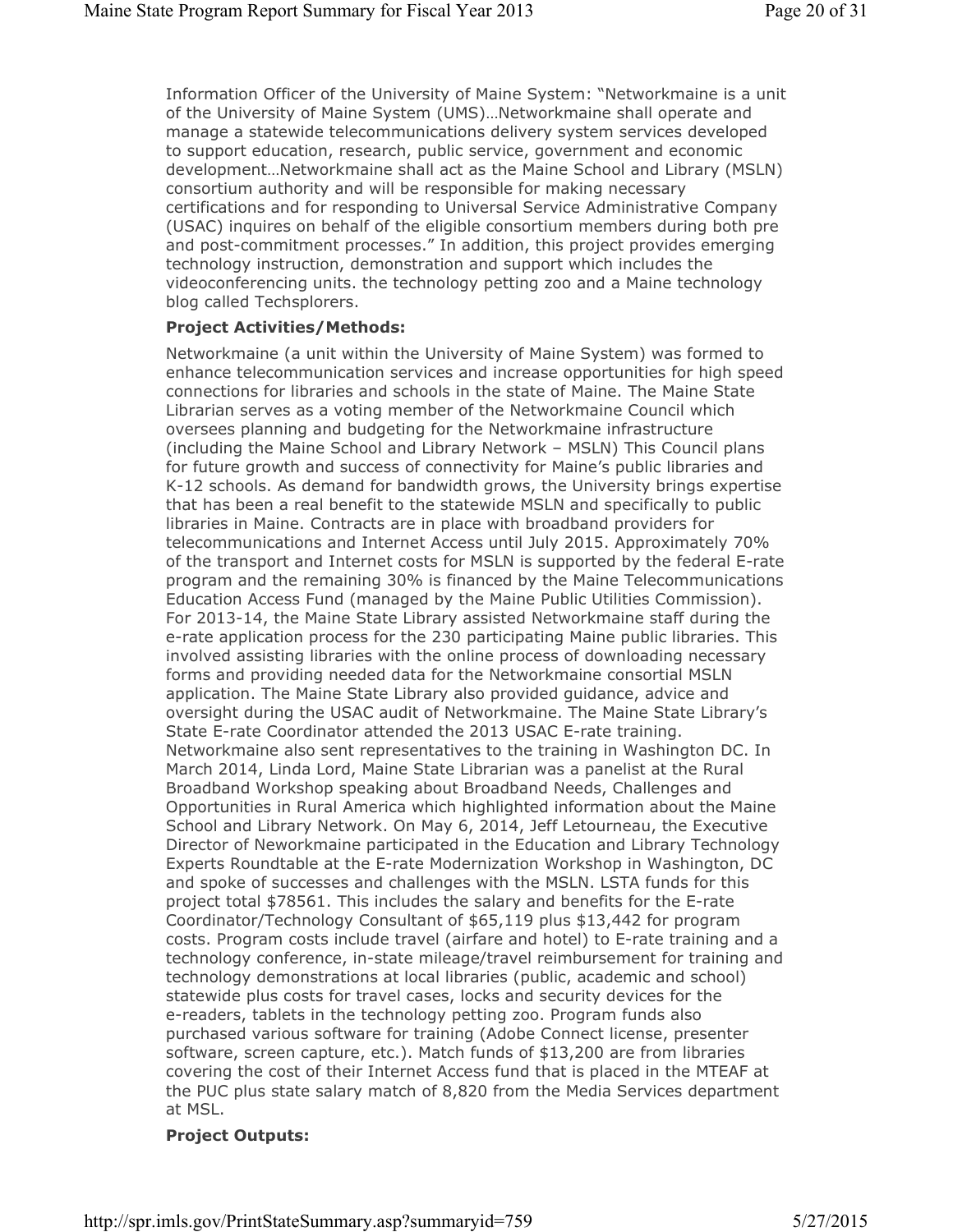Eighty-seven percent (232) of Maine's 266 public libraries are on the Maine School and Library Network and participate in the statewide consortia. Seven of these libraries receive connectivity via the University's fiber network all others are on the MSLN e-rate application. In 2014, all MSLN public libraries in Maine received a minimum of 10 mbps connection. The breakdown of bandwidth connection speeds follows: 166 libraries are at the minimum 10 mbps, 44 libraries are at 20 mbps, 2 libraries are at 25 mbps, 7 libraries are at 50 mbps, 1 library is at 200 mbps and 5 libraries are at 1000 mbps. The seven libraries on the University's fiber have 100 mbps minimums. Needed upgrades to all routers and infrastructure are made by Networkmaine when necessary for upgraded bandwidth or replacement due to age or performance. The value of these connections to MSLN libraries and schools was over \$9 million in 2014. E-rate reimbursements are at \$5.2 million with another \$3.8 million from the MTEAF to cover the balance for telecommunications and Internet not funded by E-rate. This includes an enterprise content filter, money for databases, technical and operational services provided by the university plus fund administrator costs. The MSLN provides incredible savings for Maine libraries in the current economy. In addition, all MSLN public libraries offer free public access through both their wired and wireless networks over these connections. Approximately 115 of the libraries utilize the free shared webserver to host their websites. All libraries use the MSLN email service for staff and other functions. Networkmaine also maintains and manages the infrastructure for the video conferencing services that are utilized by libraries and schools in Maine. There are currently 22 libraries in Maine with Tandberg video conferencing units and over 175 librarians are using desktop video conferencing software. In addition, we have set up guest accounts at public libraries to provide options for partners to have patrons use this software to receive services in rural locations via these partners. Beginning in November 2013, at the urging of librarians across the state, the Maine State Library purchased several types of mobile devices for a "Technology Petting Zoo", a traveling instructional and demonstration collection of e-readers, tablets and emerging technologies Since that time, over 60 training events have taken place throughout the state for both librarians and the public. Librarians learned how to support mobile device questions from the public, and the public learned about the different types of mobile devices and their applications. This has been a very popular program receiving great news coverage in small towns in Maine.

## **Project Outcomes:**

Networkmaine is committed to providing adequate bandwidth to meet the needs of Maine public library patrons who access online learning, on-line databases, on-line Public Access Catalogs, and other electronic resources (Web 2.0, video streaming, downloadable e-books and audiobooks and other emerging technologies) at their libraries. The Maine State Library and Networkmaine, through the Help Desk, Circuit Rider and MSL Staff, provide support and guidance for technical problems, assistance with library E-rate applications and provide a variety of technology training and information. The availability of reliable broadband bandwidth for Maine libraries provides more opportunities for online meetings and learning via video conferencing units and desktop video-conferencing. The outcome of this well managed network in Maine results in a reliable, dependable network that is managed by experts at the University. Libraries appreciate the Help Desk and guidance provided. The libraries maintain their internal networks and MSLN provides a hassle free no cost connection to the Internet and other services. The expansion of video conferencing to more public libraries and the introduction of desktop video conferencing have led to improved communications and meetings, just in time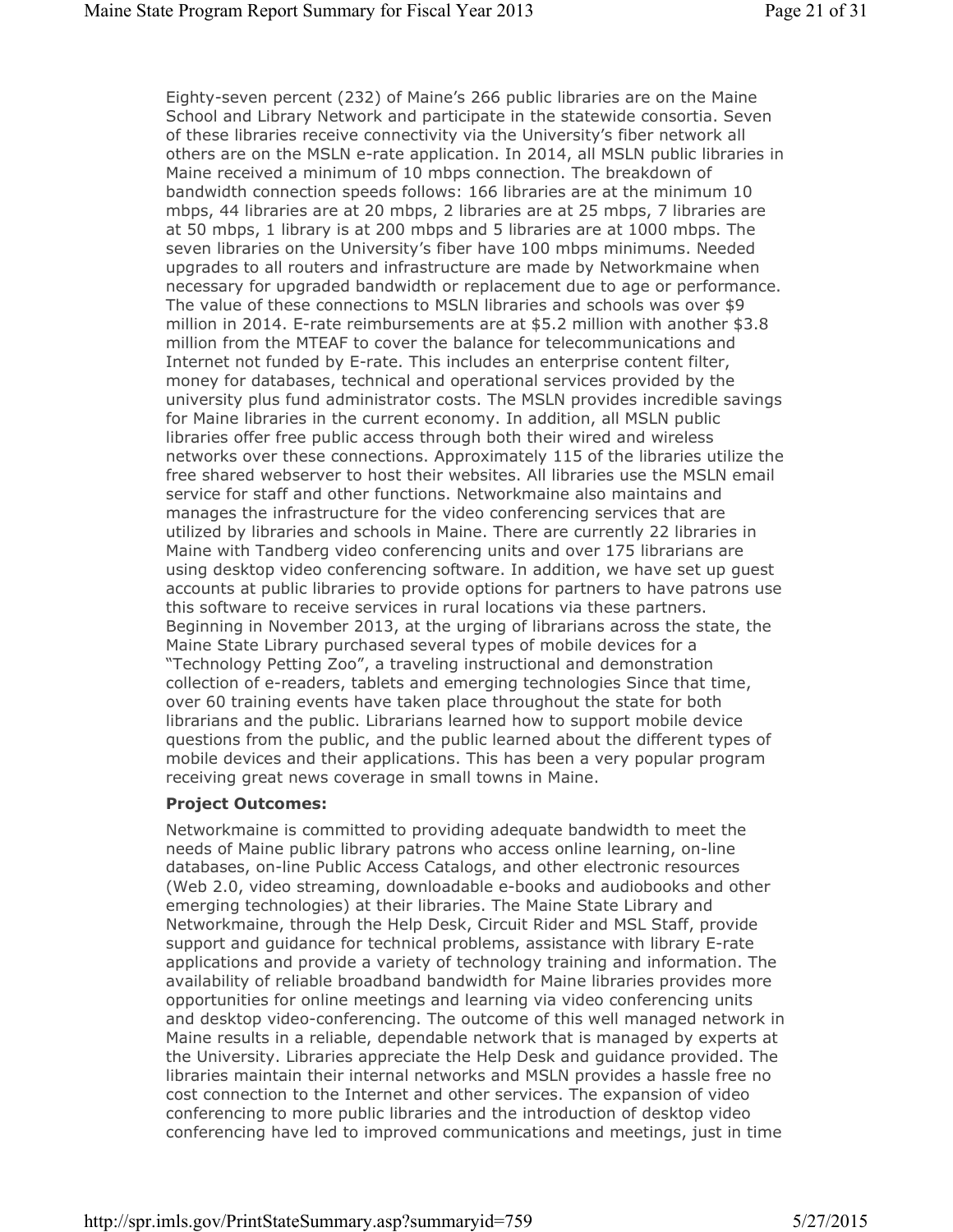trainings, and has also developed and strengthened work with partners including the Department of Labor the Maine Equal Justice partners, small businesses and non-profits and state agencies in Maine. Networkmaine maintains the content servers, address books, desktop video conferencing logins and also establishes bridges for multipoint connections when needed. Leveraging the established infrastructure has helped keep these services affordable for public libraries and the Maine State Library. The video conferencing is a good tool to foster connections and conversations between school and public libraries. The State Library E-Rate Coordinator works with over 100 public libraries in the state to successfully apply for telephone discounts via the Schools and Libraries Program at USAC. Libraries in Maine have very tight budgets – so even the smallest amounts help our libraries. Reimbursements range from \$50 to \$7,200 and discounts range from 40% to 80%. The total amount of funds distributed to libraries in Maine was just over \$66,000 for the 2013 E-rate year. For the period of July 2013 – June 2014, the Maine State Library created instructional materials, including printable forms and videos, for public libraries applying for telephone reimbursement. Materials were created for the four primary forms: 470, 471, 486 and 472. http://www.maine.gov/msl/erate/training/index.shtml. This training consists of step by step instructions accompanied by corresponding YouTube videos. See a sample at: https://www.youtube.com/watch?v=n\_8QjMkzJJU. The training and videos have been very well received by Maine libraries. The State E-rate coordinator also manages an E-rate listserv that is used to send out reminders about deadlines, changes and information from USAC. Additionally, telephone and email support was provided for deadline reminders, best practice and form submission and certification. Many libraries reach out during a USAC review for guidance and assistance with responses to USAC reviewers. The success and demand for the technology petting zoo not only demonstrates its usefulness but brings forth new technologies and topics to explore. The next round of training will be around "apps" training as well as exploring 3D printers and technology for digitizing.

#### **Other Results:**

All public libraries in Maine have equal access to electronic communication and information - from the smallest offshore island to the largest city - thanks to the Maine School and Library Network and Networkmaine. In addition to MSLN broadband and Internet access, libraries and schools receive no cost web hosting and email services. The access to broadband connections in public libraries in our rural communities is a vital resource to Maine residents who either have no access at home, who are struggling financially and can't afford access even if it is available. Internet access at public libraries continues to be important to Maine's unemployed who are challenged financially to maintain home high speed internet access and computers and who also need digital literacy instruction with online applications, uploading resumes, etc. For many of Maine's unemployed, the public library is the only place locally where they can use computers to apply for jobs, unemployment and other online services. Networkmaine is the infrastructure through which all Maine State Library and Maine Department of Education electronic services flow. Library management systems, online public access catalogs, electronic ILL and renewal services, "Ask a Librarian" on the maine.gov web site, reference assistance via e-mail,Twitter, Facebook, Linked-In, plus access to library web sites and online databases would not be financially or technologically possible for many Maine libraries without MSLN. Networkmaine is very responsive to increasing bandwidth as libraries add video conferencing, and other web-based services that require additional bandwidth. The trend to off-site hosting has increased the need for better and stable bandwidth in many libraries. Cloud services for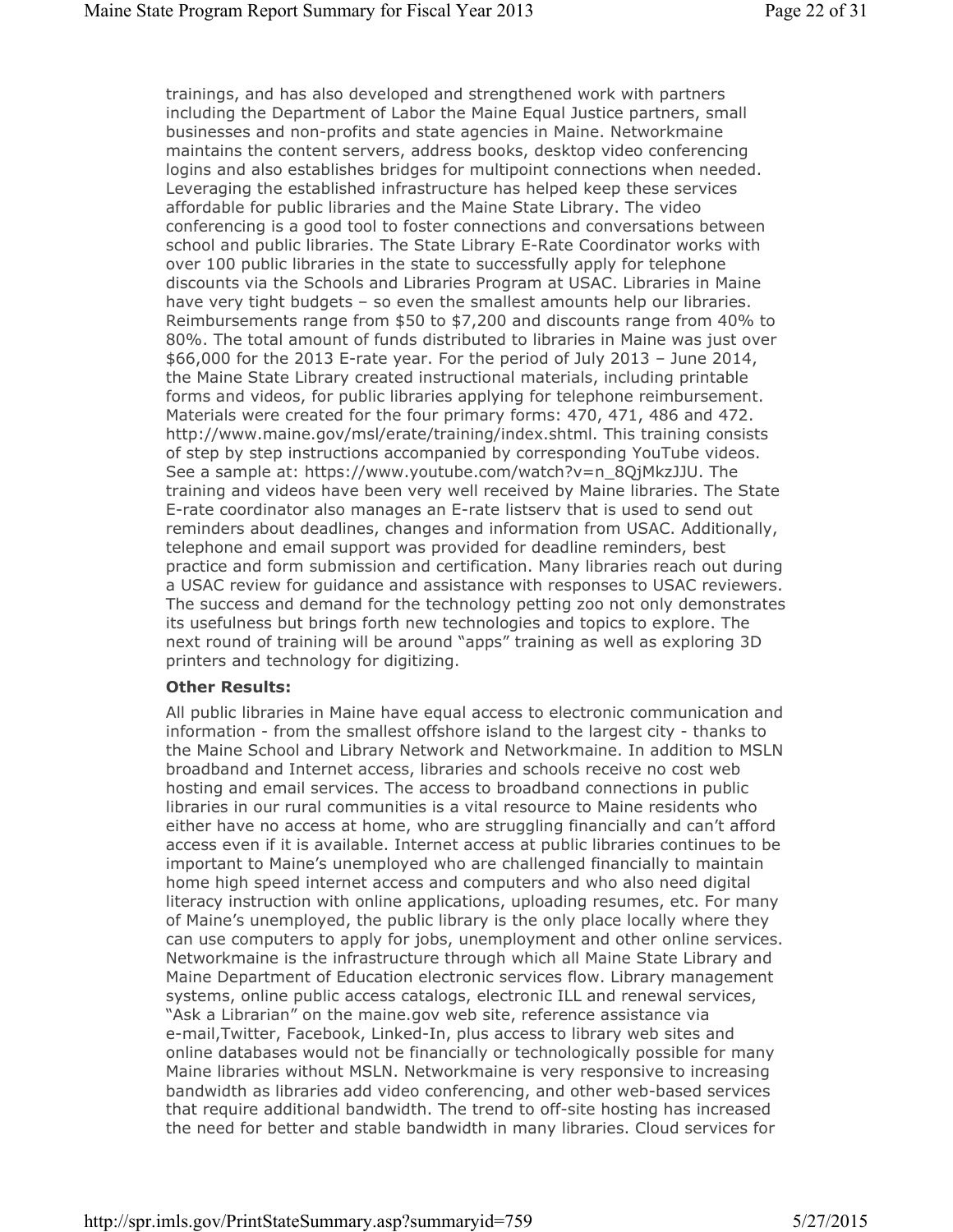backups, video-based learning – all these new services require additional bandwidth to work smoothly. The Technology Petting Zoo attracts new users into the library as curiosity around new and emerging technologies pulls nonreaders into the building and introduces some community members to new library services.

#### **Anecdotal Info:**

Public access wireless access is invaluable to Maine patrons. Close to 100% of Maine libraries offer free and open wireless access to the Internet and that wireless connectivity is made possible by their Networkmaine connections. This service is not only appreciated by Maine residents but is used extensively by the state's large summer population and visiting tourists. Wireless access allows vacationers to extend stays in the state and contributes to economic development in small Maine towns. Public libraries are adding on porches, and setting up chairs and tables on their lawns creating outside hotspots on their property to create comfortable environments for Internet access.

#### **Exemplary Reason:**

The Maine Telecommunications Education Access Fund (MTEAF) was established by 35-A M.R.S.A. §7104-B which authorizes the Maine Public Utilities Commission to implement the MTEAF in order to provide discounts to qualified schools and libraries for obtaining and using advanced telecommunications technologies. Maine public libraries (and schools) are now connecting to the Internet at higher speeds than ever before. Charges for the Maine Telecommunications Education Access Fund (the state E-rate funding source) are assessed on individual phone bills in Maine. Networkmaine, the Maine State Library and the Department of Education submit an annual proposal to the Maine Public Utilities Commission with a proposed budget for funding. The PUC reviews and then sets the assessment rate depending on funds present in the account and budget needed to fulfill the needs of libraries and schools on the Maine School and Library Network. E-rate reimbursements are also deposited in the fund on behalf of participating public libraries and K-12 schools. This system of funding in Maine for telecommunication services for both schools and libraries for a statewide network has worked well since 2001 and continues to be a huge cost savings for schools and libraries, reduces costs for individual municipalities and is a model of cooperation between state agencies and institutions for the good of the state. The new technology Petting Zoo initiative was in direct response to a post-BTOP request from libraries to continue training and digital literacy initiatives in the state. Support from other Maine state agencies and local rural companies around these initiatives make this one of Maine exemplary federally supported projects!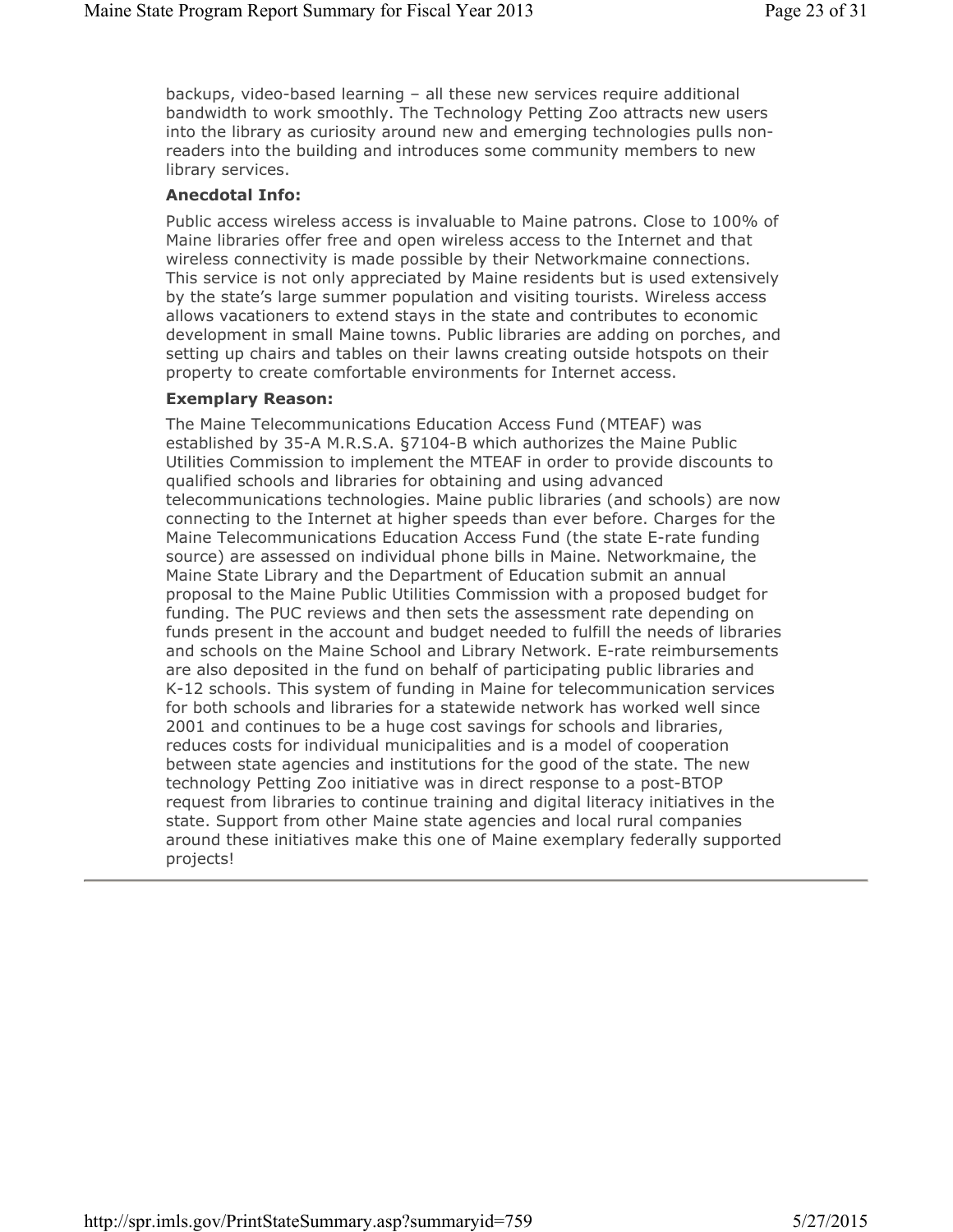| <b>Project Code:</b>                                          | 2013-ME-48330                                                                  |
|---------------------------------------------------------------|--------------------------------------------------------------------------------|
| <b>Project Title:</b>                                         | <b>Project Number:</b>                                                         |
| Partnership with the University of<br>Maine for Maine InfoNet | 6                                                                              |
| <b>Library Name:</b>                                          | <b>Project Director:</b>                                                       |
| Maine State Library                                           | James Jackson Sanborn                                                          |
| <b>Phone Number:</b>                                          | Email:                                                                         |
| 207-581-3083                                                  | james.jacksonsanborn@maineinfonet.org                                          |
| <b>Library Building:</b>                                      |                                                                                |
| Maine State Library                                           |                                                                                |
| <b>LSTA Funds Expended:</b>                                   | <b>Cash Match:</b>                                                             |
| \$122,075                                                     | \$55,495                                                                       |
| <b>In Kind Contributions:</b>                                 | <b>Total Cost:</b>                                                             |
| \$                                                            | \$177,570                                                                      |
| <b>Number of Persons Served:</b>                              |                                                                                |
| 900,000                                                       |                                                                                |
| <b>LSTA Purpose:</b>                                          | <b>State Goal:</b>                                                             |
| Library technology, connectivity,<br>and services             | Goal 1. Expand library resource sharing<br>and services for all Maine citizens |
| <b>IMLS Primary Performance</b><br><b>Category:</b>           | <b>IMLS Secondary Performance</b><br><b>Category:</b>                          |
| Provide access to information,<br>resources and ideas         | Provide tools for the future                                                   |
| <b>Primary Users:</b>                                         | <b>Secondary Users:</b>                                                        |
| Statewide public                                              |                                                                                |
| <b>Primary Services:</b>                                      | <b>Secondary Services:</b>                                                     |
| <b>Information Access and Services</b>                        | Database access, E-books                                                       |
| <b>Start Date:</b>                                            | <b>End Date:</b>                                                               |
| 10/1/2012                                                     | 9/30/2014                                                                      |
| Statewide? Ø                                                  | Partnership? Ø                                                                 |
| Exemplary? $\triangledown$                                    | OBE-Related? $\square$                                                         |
| <b>Project Purpose:</b>                                       |                                                                                |

Maine InfoNet is a collaborative of academic, public, school, and special libraries that provides leadership in resource sharing, promotes cost effective solutions for quality library information services, and supports the cultural, educational, and economic development of Maine. Supported by the Maine State Library and the University of Maine System, Maine InfoNet connects the people of Maine to information and ideas through library cooperation. A Board of Directors oversees the overall operation of Maine InfoNet and takes the lead in planning and establishment of policies. The Maine State Librarian is a member of this Board along with 12 other members from the Maine library community. Maine InfoNet is dedicated to improving information and library service to all Maine citizens through online systems and technology. It develops and manages services that unite electronic and physical resources to form a digital library for all of Maine.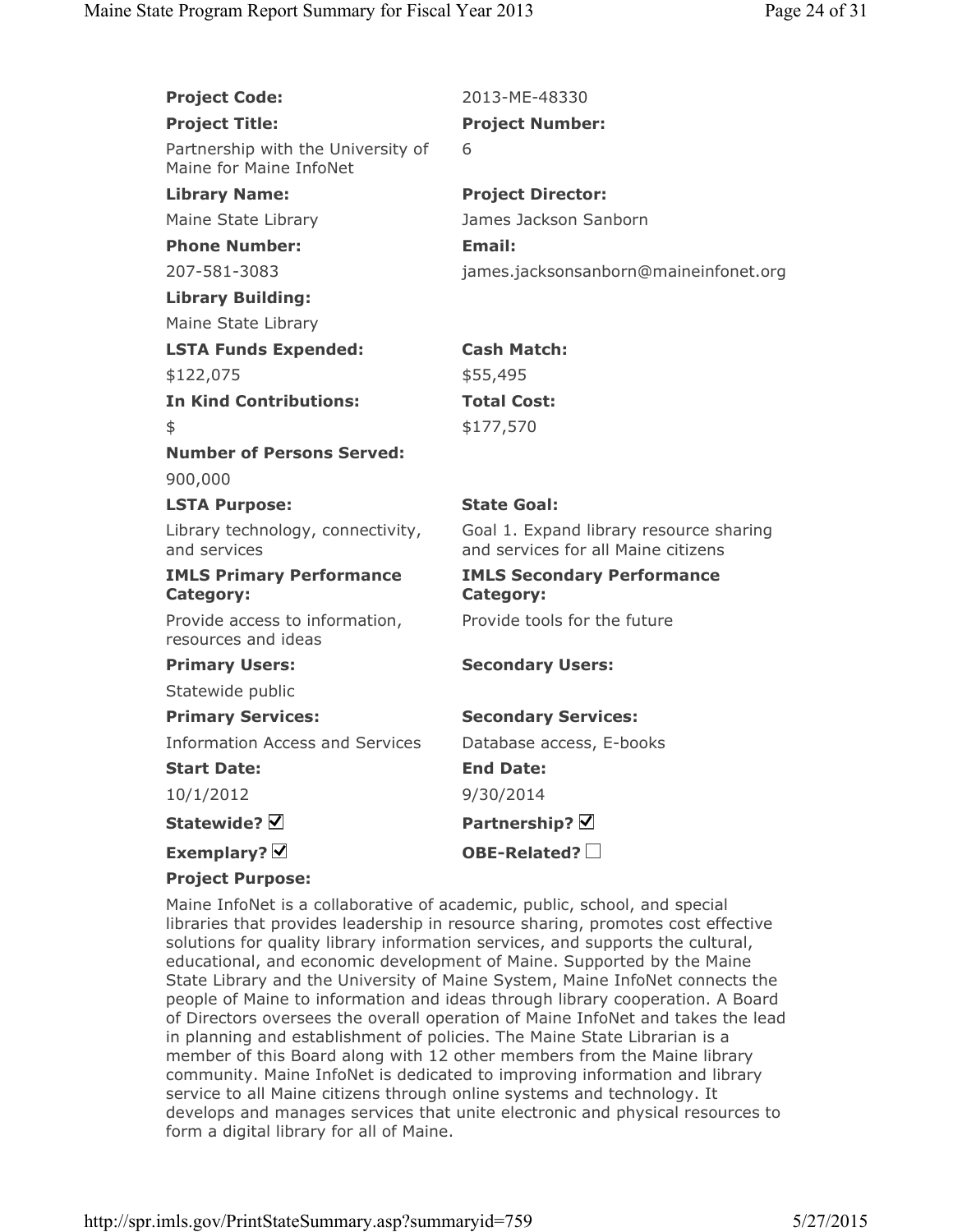## **Project Activities/Methods:**

Six major components comprise Maine InfoNet. 1. MaineCat: The MaineCat Statewide Catalog links 10 large online catalogs, including three directly managed by Maine InfoNet (Ursus, Minerva, and SOLAR described below) into a single, powerful, dynamically updated statewide library database and resource sharing system for Maine. 2. Marvel: Every Maine citizen has access to MARVEL, Maine's Virtual Library. This access to full text and abstracts from magazines, newspapers and reference books is provided free of charge. MARVEL is funded by the Maine Legislature, the University of Maine, the Public Utilities Commission-supervised Maine Telecommunications Education Access Fund, as well as Colby, Bates, and Bowdoin colleges. During the reporting period a new service, Ancestry Library Edition, was added to the statewide MARVEL database offerings. This is a very popular database through public libraries. 3. URSUS: This consortial automated library system serves the University of Maine System libraries, plus the Maine State Library, Bangor Public Library, Maine Law and Legislative Reference Library and Maine State Archives. 4. Minerva: Minerva is a statewide, integrated library system started by the Maine InfoNet Project and is maintained cooperatively by 57 participating libraries in association with the Maine State Library. Libraries apply for membership and pay \$4250 annually. 5. SOLAR: Libraries not using other compatible library automation system can participate in the MaineCat Statewide Catalog by contributing library holding records to the SOLAR database. 6. Download Library: An initial grant of \$40,000 funded the Maine InfoNet Downloadable Project for audio books. The grant paid for the configuration and support for three years and for one year of maintenance fees. In October of 2010, the Download Library received a grant from Davis Family Foundation and funding from member libraries to expand selection to include eBooks. The eBooks and audiobooks are both available to all members. Libraries that join this project are asked to pay an annual membership fee which is used to purchase content and pay for licensing fees. Membership fees are based on library population served and range from a low of \$150 for libraries serving populations under 1,000 to a high of \$1,700 for libraries serving populations above 25,000. The initial set up fee upon joining is \$300. LSTA funds total \$122,075 and include 1 FTE from federal funds (partial year) of \$44,684, 2 contracts which include half the salary of the Maine InfoNet Director and a part-time cataloging instructor for \$77,391. The Maine State Library funds 1 FTE state funded position which is used towards match (\$55,458).

# **Project Outputs:**

MAINECAT: The more than 9 million items in MaineCat represent the holdings of 88 libraries. Over 9.5 million unique titles are listed in the MaineCat online catalog. During the reporting period, 79,206 items were borrowed via the MaineCat interlibrary loan requesting system. MARVEL: MARVEL is comprised of 63 research indexes and databases each with their own search interface and with the common OneSearch interface. Statistics for the reporting period years: Total Logins equaled 1,011,769 user sessions with a total of 8.3 million searches performed. This represents a 17% increase in both logins and searches from last year. URSUS: 10 individual libraries belong to the URSUS network. Over 4 million items are listed in the URSUS online catalog. During the reporting period, 531,508 items were checked out or renewed using the URSUS system. MINERVA: 57 libraries belong to the Minerva library management system (LMS). Over 2.3 million items are listed in the MINERVA online catalog. During the reporting period more than 4.2 million items were checked out or renewed using the MINERVA system. SOLAR: 18 libraries contributed 428,288 records to MaineCat using the SOLAR system.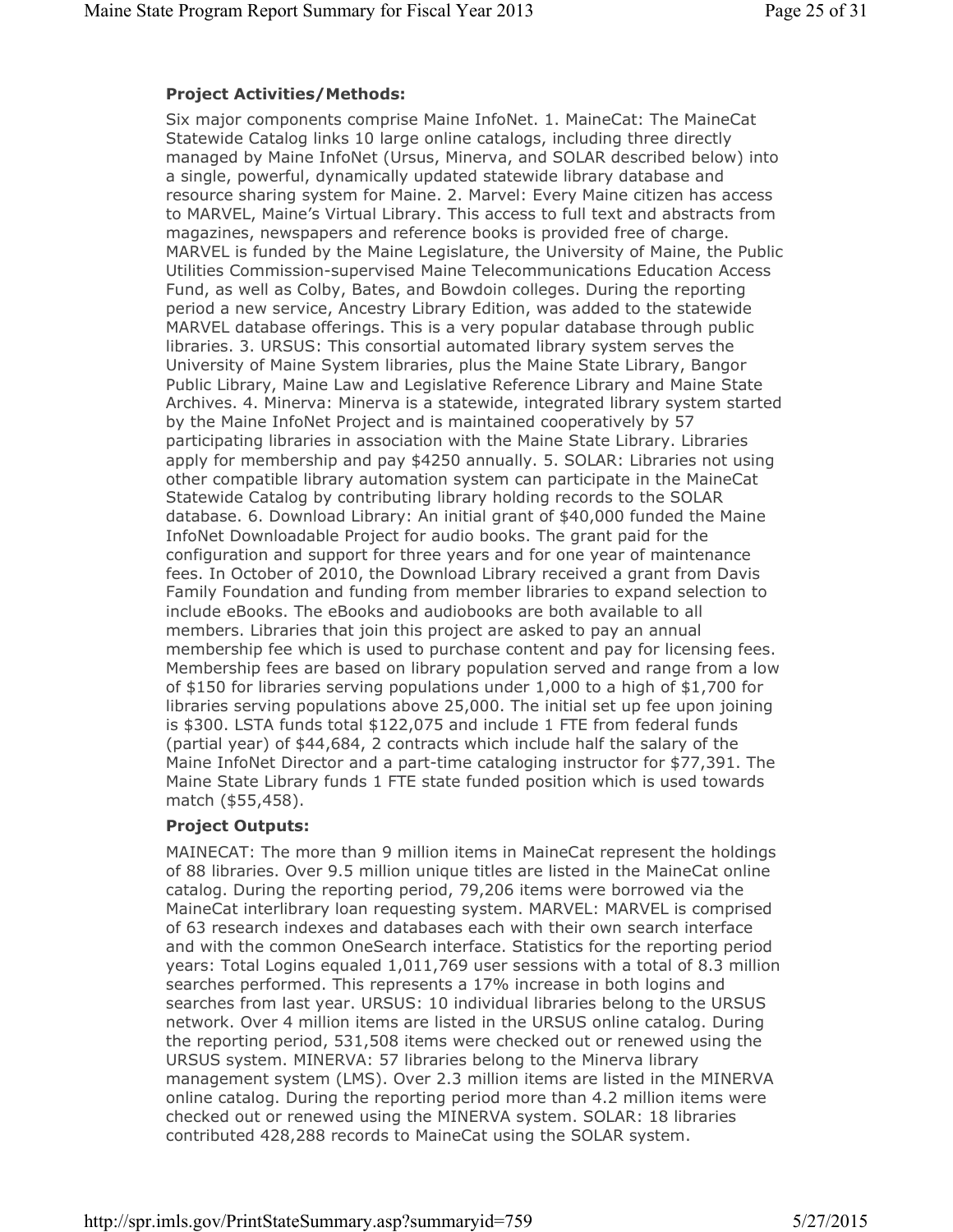Downloadable Books: 215 libraries statewide representing academic, public, and school libraries are members of this partnership. This is a result of the growing desire for e-book downloads for public libraries in the state. The downloadable collection now includes 8,028 eBooks and 4,674 audiobooks. The total circulation for the reporting period consists of 333,769 checkouts. This is an increase of 59% from last year.

## **Project Outcomes:**

MaineCat: MaineCat provides the most comprehensive, searchable database of library materials available statewide throughout Maine. Library members search across all of the holdings and can request materials that will be delivered to their local library, often within just a few days. Depending on their library affiliations, many patrons can request items directly using their service, while all others are able to make requests mediated by their local libraries. MARVEL: MARVEL provides a wealth of research information to every citizen of the State of Maine through the online collection of databases, research indexes and online learning tools. Users connect to the MARVEL databases from their libraries, workplaces and homes. URSUS: URSUS provides online searching, borrowing, and requesting for all of the University of Maine System Libraries, plus Bangor Public Library and the Maine State Library. Patrons are able to search and directly request materials from other URSUS and MaineCat libraries and receive those items delivered to their local library in a matter of days. MINERVA: MINERVA provides online searching, borrowing, and requesting for 57 libraries across the state. Patrons are able to search and directly request materials from other MINERVA and MaineCat libraries and receive those items delivered to their local library in a matter of days. SOLAR: SOLAR provides mediated borrowing and requesting to the materials located in MaineCat to the patrons of member libraries. Items can be requested with the help of librarians and are delivered to the patrons at their local library within a matter of days. Download Library: The Maine InfoNet Download Library program provides any public library in Maine the opportunity to give its patrons access to a large collection of both e-books and audio books. This service would not be fiscally possible for many small libraries but using the consortial approach, costs for the service are on a sliding scale based on town population allows greater participation. The consortial approach is also a benefit to larger libraries, since each library does not have to contract for basic set up and pay the annual maintenance fees.

## **Other Results:**

The growth of Maine InfoNet's Download Library is significant and grows each year. The demand for e-books has continued growing and this is an affordable service for even very small libraries. This service has also allowed libraries to explore other online services on smaller scales and in regional cooperatives. Maine InfoNet also offers training opportunities to all types of libraries in Maine related to its many programs. During this reporting period there was a total of 18 sessions, 14 face to face and 4 webinars. These included regular training sessions on cataloging, circulation, serials, billing, and inventory for libraries using Millennium. Additional training events included Summits and Forums with national speakers and breakout sessions The Maine InfoNet director provides reports to the Maine Library Commission at each meeting.

## **Anecdotal Info:**

# **Exemplary Reason:**

This is an exemplary example of collaboration among various types of libraries and two large state organizations. The University of Maine and the Maine State Library have a memo of understanding that allows joint hiring, supervision,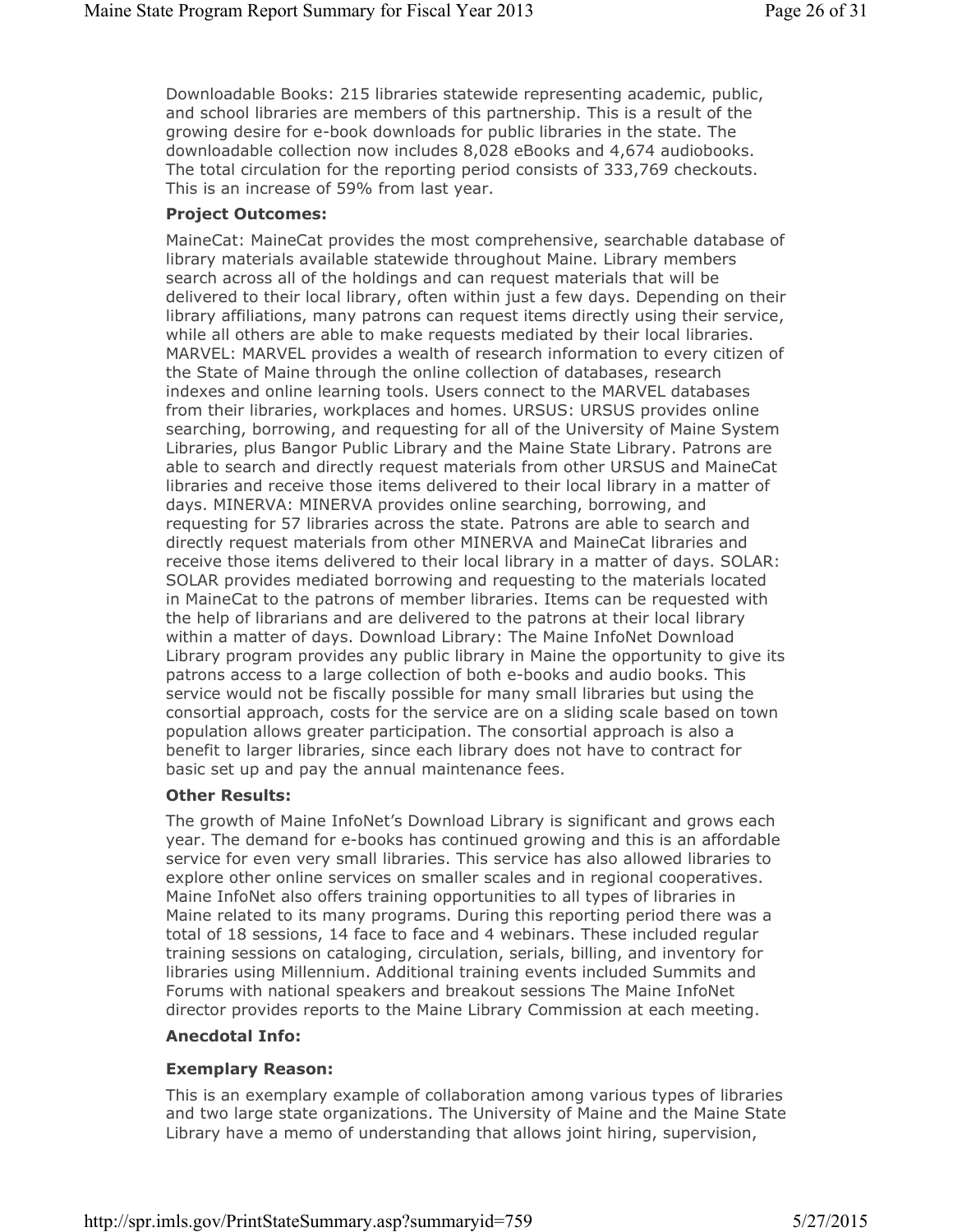and salary responsibility for the Administrative Director of Maine InfoNet. A 12-member Executive Board representing the types of libraries in Maine meets monthly with the Administrative Director. Board representatives include private colleges, community colleges, school libraries, special libraries and public libraries plus the University of Maine IT CEO and the Maine State Librarian. It is a remarkable bringing together of various types of libraries for the common good of meeting the needs of Maine library patrons. This collaboration enables all Maine libraries, public, academic, school, and special, access to statewide services. This saves money and staff time for the Maine State Library, public libraries and all Maine citizens. The future holds the opportunity for growth and inclusion of smaller libraries in this statewide system. In July 2014, new contracts were signed with the ILS vendor that will provide a lower cost for small libraries in Maine. The new Maine InfoNet Library System (MILS) will beta test with a few small libraries in late 2014 with hopes of increasing participation in the future by more than 50 libraries.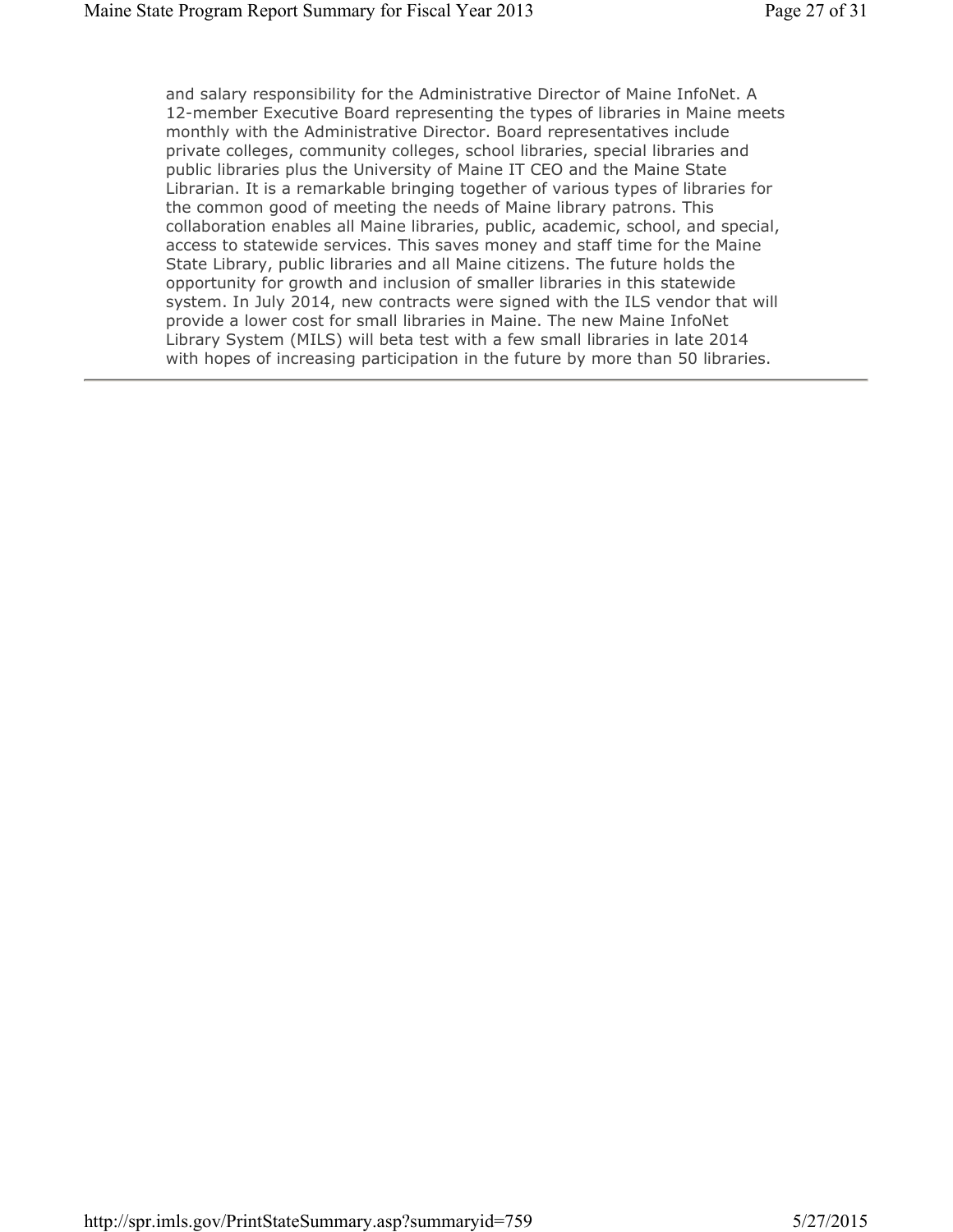| <b>Project Code:</b>                                                       | 2013-ME-48334                                                                                                                                      |
|----------------------------------------------------------------------------|----------------------------------------------------------------------------------------------------------------------------------------------------|
| <b>Project Title:</b>                                                      | <b>Project Number:</b>                                                                                                                             |
| Talking Books Plus (Large Print,<br>Talking Books, and Descriptive Videos) | 7                                                                                                                                                  |
| <b>Library Name:</b>                                                       | <b>Project Director:</b>                                                                                                                           |
| Maine State Library                                                        | Christopher Boynton                                                                                                                                |
| <b>Phone Number:</b>                                                       | Email:                                                                                                                                             |
| 207-287-5650                                                               | chris.boynton@maine.gov                                                                                                                            |
| <b>Library Building:</b>                                                   |                                                                                                                                                    |
| Maine State Library                                                        |                                                                                                                                                    |
| <b>LSTA Funds Expended:</b>                                                | <b>Cash Match:</b>                                                                                                                                 |
| \$215,571                                                                  | \$259,434                                                                                                                                          |
| <b>In Kind Contributions:</b>                                              | <b>Total Cost:</b>                                                                                                                                 |
| \$362,607                                                                  | \$837,612                                                                                                                                          |
| <b>Number of Persons Served:</b>                                           |                                                                                                                                                    |
| 3,103                                                                      |                                                                                                                                                    |
| <b>LSTA Purpose:</b>                                                       | <b>State Goal:</b>                                                                                                                                 |
| Services to persons having difficulty<br>using libraries                   | Goal 3. Improve library services to<br>individuals with disabilities and for<br>Maine citizens, including children,<br>living in underserved areas |
| <b>IMLS Primary Performance</b><br><b>Category:</b>                        | <b>IMLS Secondary Performance</b><br><b>Category:</b>                                                                                              |
| Provide access to information,<br>resources and ideas                      | Enhance a lifetime of learning<br>opportunities                                                                                                    |
| <b>Primary Users:</b>                                                      | <b>Secondary Users:</b>                                                                                                                            |
| Adults, Children, People with special<br>needs                             | Disadvantaged children, Blind and<br>visually-impaired persons                                                                                     |
| <b>Primary Services:</b>                                                   | <b>Secondary Services:</b>                                                                                                                         |
| <b>Outreach Services</b>                                                   | Special needs services                                                                                                                             |
| <b>Start Date:</b>                                                         | <b>End Date:</b>                                                                                                                                   |
| 10/1/2012                                                                  | 9/30/2014                                                                                                                                          |
| Statewide? $\nabla$                                                        | Partnership? $\Box$                                                                                                                                |
| Exemplary? $\overline{\mathsf{y}}$                                         | OBE-Related? $\square$                                                                                                                             |
| <b>Project Purpose:</b>                                                    |                                                                                                                                                    |

The purpose of the Maine State Library's Talking Books Plus program is to provide free services to Maine residents of any age who are unable to read traditional print materials. The Maine State Library's Talking Books Plus program has 3 components: 1. Large Print Books: The program purpose is to directly or through public libraries meet the informational and recreational needs of residents of Maine who are certified as being blind, visually impaired, or physically handicapped. 2. Talking Books and Descriptive Video. The program purpose is to act as Maine's regional library for the National Library Services for the Blind and Physically Handicapped (NLS) providing talking books statewide and provides descriptive videos to individually enrolled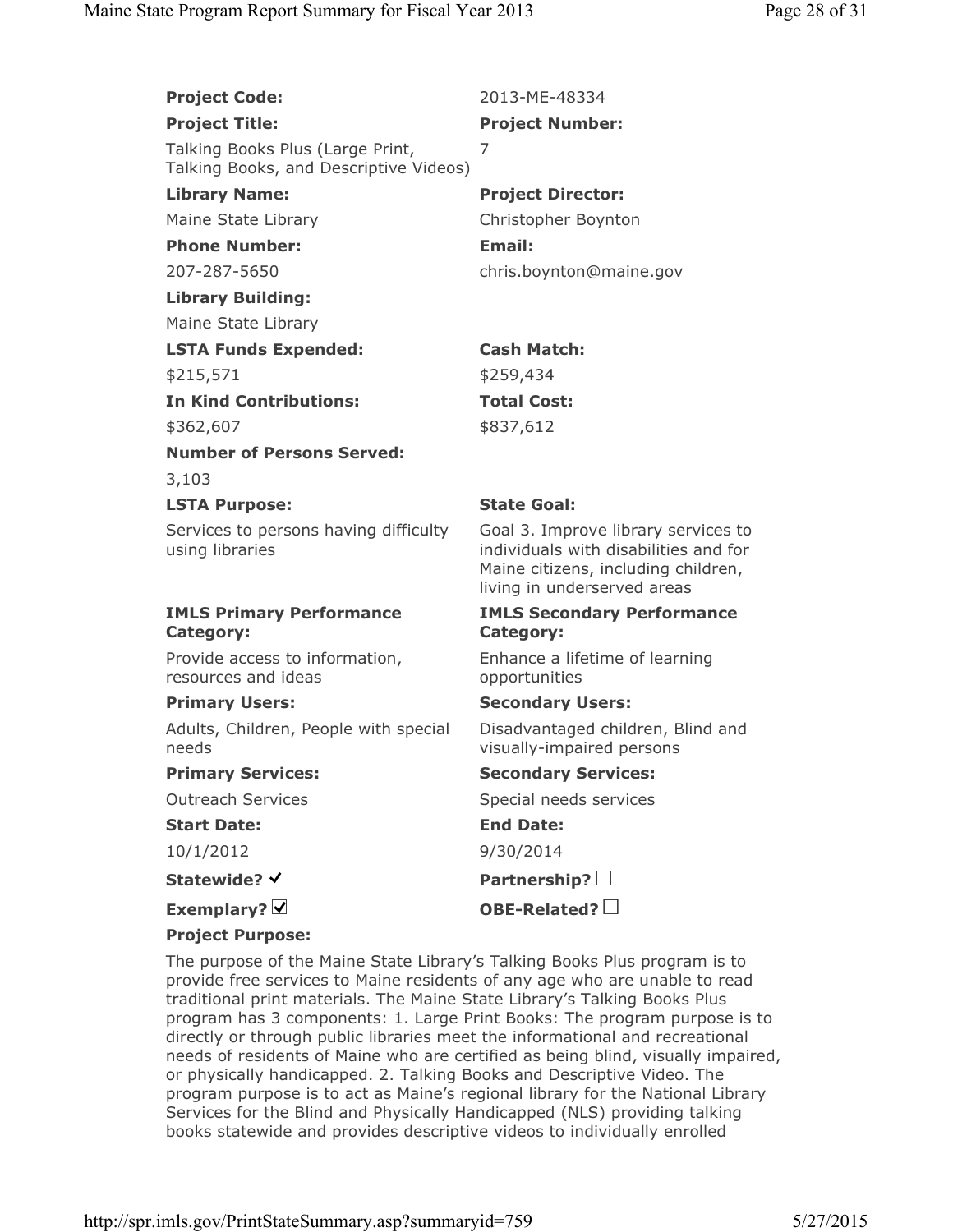patrons. 3. Recording of Maine materials not recorded by the Library of Congress. This program equalizes library services statewide to the blind and physically handicapped.

## **Project Activities/Methods:**

Each new registrant is contacted by phone and helped through the NLS registration process. New patrons are asked about the number of books they would like to receive at one time; if they would like books automatically selected or not; and if they would like to be able to request books online. A patron handbook explaining the Talking Books Plus program is automatically distributed to all newly enrolled patrons. A summer reading program is offered to all juvenile patrons. The Director of Outreach Services provides liaison functions with the National Library Service. Publicity and promotional activities are ongoing to reach more readers. NLS has a national radio ad that provides an 800 number with contact information for the nearest NLS regional library. Outreach Services distributes NLS and locally produced brochures and bookmarks, and displays in collaboration with other Maine State Library activities. Outreach Services has partnered with the National Federation for the Blind to promote Newsline, an audio newspaper service. The Director of Outreach Services is also the representative for AIM/NIMAS - Accessible Instructional Materials (Maine-based) and National Instructional Materials Accessibility Standard (NIMAS). This is a program designed to obtain textbooks and classroom materials for K-12 students with disabilities. The Director continues to serve on the Vocational Rehabilitation Council for the State of Maine Division for the Blind. He is also the Chair of the Consortium of User Libraries (CUL). CUL is a cooperative nonprofit organization made up of network libraries for the blind and physically handicapped (LBPHs) to develop and share an ongoing automation system for delivery of NLS services in their respective service areas. The system software is a patron-centric, highly personalized automation system used by eight regional LBPHs in seven states - one with sub-regional libraries - for registration, circulation, equipment inventory, and related operations. Outreach Services continues to maintain a functional, Online Public Access Catalog (OPAC) through its participation in the CUL. LSTA funds for this program total \$215,571. Staff salaries amount to \$170,756 for 4.5 positions and program costs of \$44,815 consist of the CUL software and web hosting costs, cartridges, mailing envelopes, custom labels, printers, large print books, supplies and postage. We estimate the value of the in kind donation of books provided by NLS at approximately \$362,607 for the in-kind donation.

## **Project Outputs:**

4,787 cassette talking books were distributed to individuals this year, 31 descriptive videos sent to individuals and 104,603 digital books were distributed to individuals. 4931 Large Print books were distributed to individuals during the report period. Public libraries, schools plus retirement homes received 797 cassette talking books, 1229 digital books and 12,724 large print books. Materials sent to institutions sometime circulate to more than one patron. Outreach services had 460 new patrons enroll in Talking Books Plus services during the reporting period for a total of 3,103 active patrons. Note: If a patron is not active for a 12 month period, his or her record is deleted from enrolled status. There were 604 active institutions who received materials via the Talking Books Plus program. There are 408 patrons who are active on BARD, 50 new patrons have been added to BARD during the reporting period. Talking Book patrons downloaded 15,314 books and magazines from the BARD site.

# **Project Outcomes:**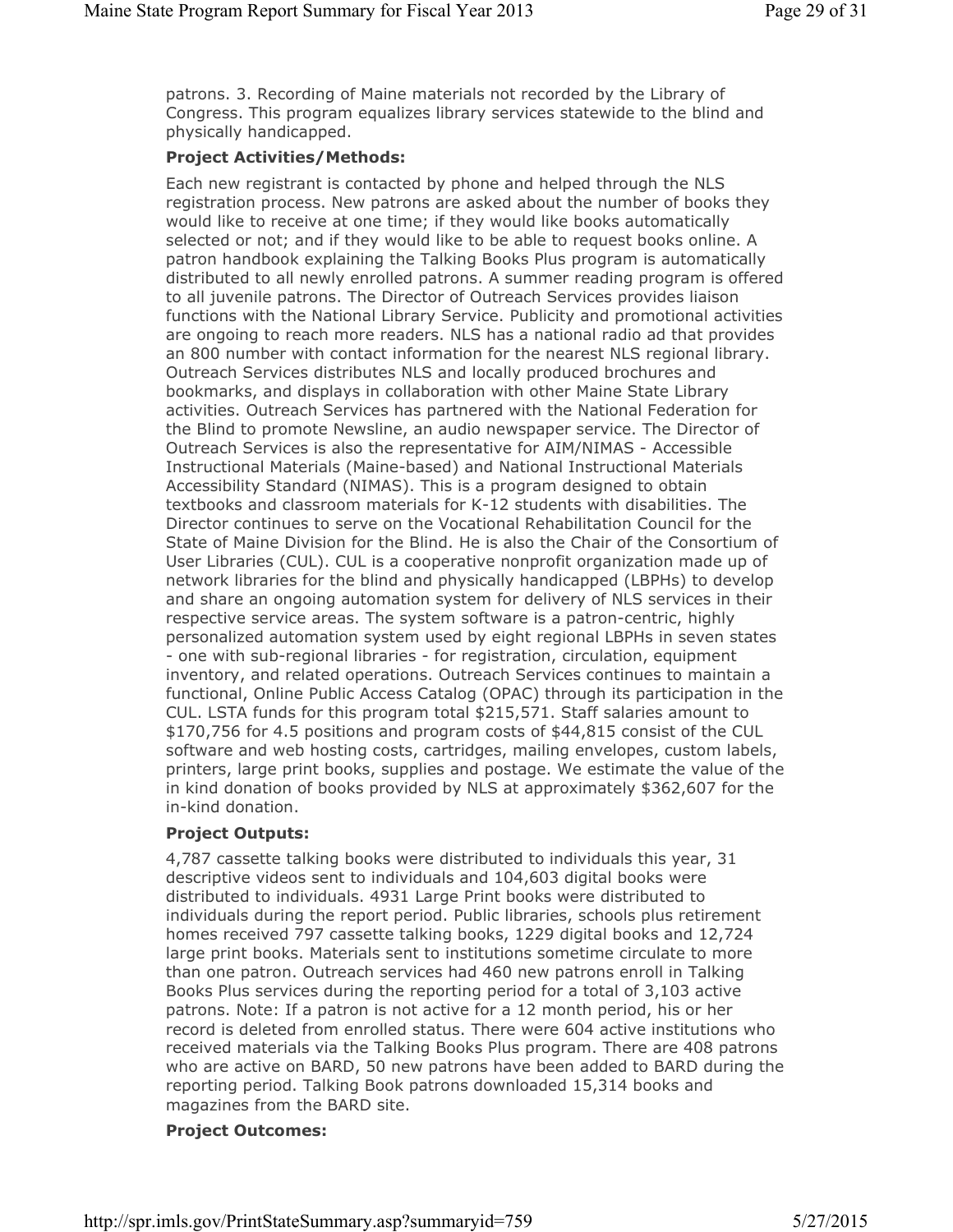The informational and recreational reading needs of blind and visually impaired Maine residents are being met through this program. Access to this service is provided by postage free mail and direct online download. Readers' advisory services are also provided by phone and email. The BARD site offers flexibility for patrons to use their own devices as well as the NLS digital recorders. The new smaller digital machines as well as the BARD download site have increased the usage of this program in Maine.

#### **Other Results:**

Maine is a geographically large state with areas that are remote and sparsely settled. Not all towns have libraries. We have no regional systems or county library system. Small towns that do have libraries often struggle to support basic library services. The Talking Books Plus program offers materials statewide that local libraries can't afford to acquire or distribute. During our training for new library directors we introduce the Talking Books Program to build awareness about the service. The comments and stories provided in the anecdotal information are an illustration of the value and importance of this service in people's lives. Maine is the most rural state in the country. It has the oldest population, the lowest influx of young people from other states, and the second-lowest population aged 0-18. It is expected that soon Mainers over age 60 will outnumber those in their 20s to mid-30s. Given those statistics combined with the demographics of current Talking Books Plus users we should continue to see growth in digital use of Talking Books.

#### **Anecdotal Info:**

Comments from Talking Books Plus users: "Appreciate all you do for me and look forward to receiving the books." "Yes! You are dear to me – I could never have weathered the hours and days in bed without Talking Books." "My mother enjoyed many of the books you sent her. Thank you for your kindness." "What a pleasure this has been for me to be able to read with large print." "Thank you for this wonderful service." "Thanks for all you do for us legally blind folk. Your selection of books and subjects are just wonderful." "Thank you for the use of this machine and the books. It was a great help and very much enjoyed." "Thank you for this service as it has been hard for mom not to be able to read." "I really enjoy the books that have been sent. Most of my evenings are taken up by the books I get." "I really appreciate the work you and your associates do at the State Library to make our lives so much brighter and more comfortable." "My mom is crazy about digital books… so very pleased with the program." "The program is a life changer." "I am now 'reading' more than ever. I tell my grandchildren that I read with my ears." "For many years talking books have been my source of amusement, taking attention away from hospital settings and carrying me far beyond pain/discomfort into other worlds – of books." "I started using the audiobooks service you all provide when I was very young… Today I am a successful student at the University of Southern Maine studying Computer Science." "Words cannot begin to tell how much your services enhanced our mother's life after losing her sight."

## **Exemplary Reason:**

Although this program serves a small and targeted population in Maine it is exemplary in many ways. The program has undergone the transition from the old tape recorders to the new digital recorders with much success. The adoption of digital recorders in Maine has been very high. The director of this program takes a visible leadership role in the state and nationally. He serves on a wide variety of state committees, performs significant outreach to new potential partners every year, and has taken on a leadership role in the Consortium of User Libraries (CUL). In addition, the director actively engages